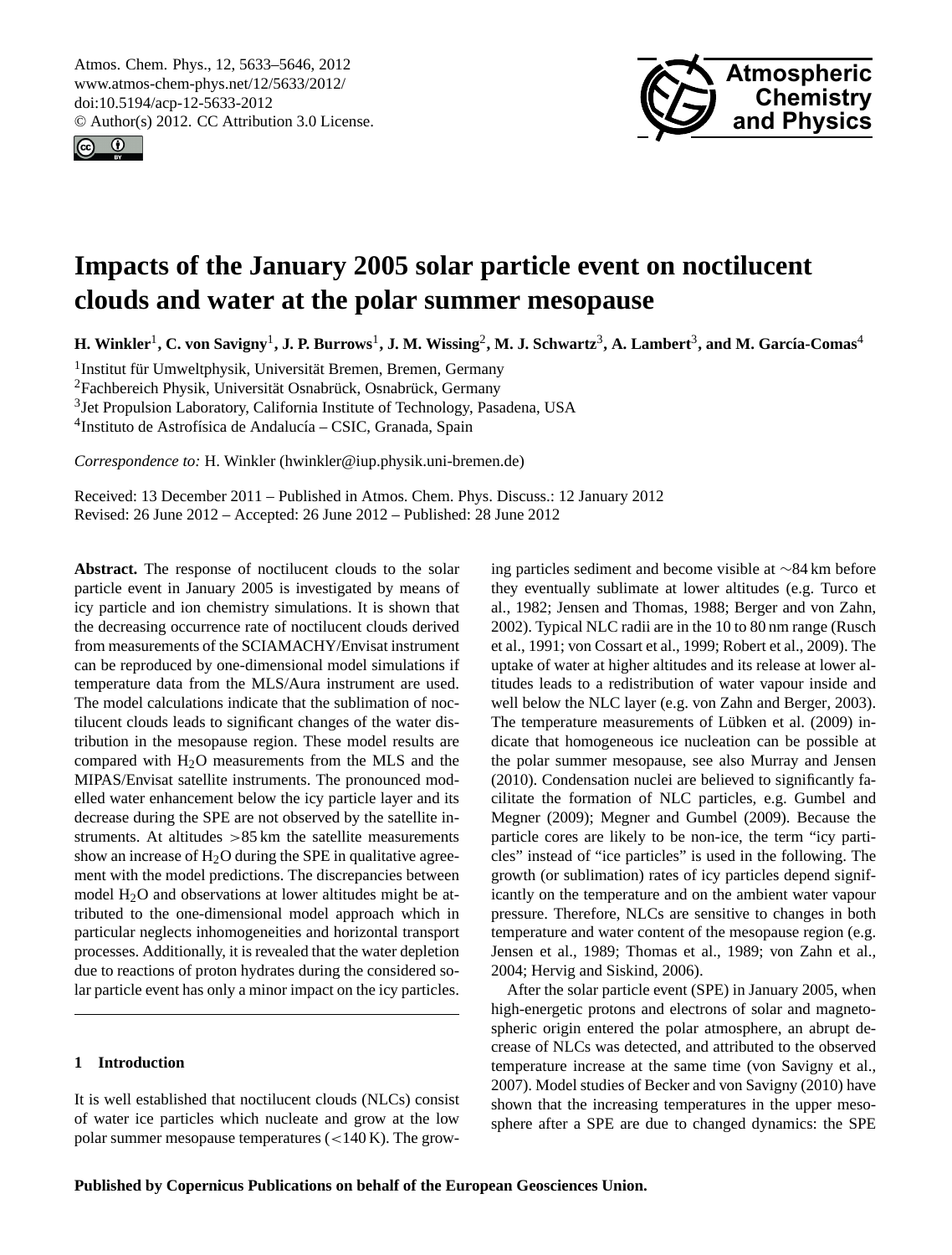# **5634 H. Winkler et al.: Impacts of the January 2005 SPE on NLCs**

induced ozone loss in the lower mesosphere leads to reduced heating rates which alter the thermal wind balance. This in turn changes the filtering of gravity waves in the mesosphere and causes weaker ascent of air and reduced adiabatic cooling of the NLC region. The systematic analysis of NLC occurrence rates and NLC albedo in relation with solar energetic particle fluxes by [Rahpoe et al.](#page-11-7) [\(2011\)](#page-11-7) indicates that the effect of NLC depletion due to SPEs is not an exception. However, only after major SPEs, as in July 2000 and January 2005, can the effects clearly be distinguished from the generally high NLC variability.

In addition to the temperature impact on NLCs, there is another possible effect of SPEs due to the increasing ionisation. Reactions of positive water-cluster ions lead to a conversion of  $H_2O$  into  $H + OH$  [\(Solomon et al.,](#page-12-8) [1981\)](#page-12-8). This water depletion reduces the local water vapour pressure and potentially affects the growth or sublimation of icy particles.

In this study we investigate the effect of the SPE in January 2005 on NLC by means of atmospheric icy particle and ion chemistry simulations. The model makes use of temperature measurements of the Microwave Limb Sounder (MLS) instrument onboard NASA's Aura satellite. The question of changed atmospheric dynamics is not addressed here.

#### **2 Description of icy particle growth**

Whether an icy particle grows or shrinks depends on the imbalance of the ambient water vapour pressure  $p_w$  and the equilibrium saturation pressure  $p_{\text{sat}}$  over the particle. For mesospheric conditions, the radius growth rate  $dr/dt$  of a spherical ice particle is given by [\(Hesstvedt,](#page-11-8) [1961\)](#page-11-8):

$$
\frac{dr}{dt} = \frac{\alpha (p_{\rm w} - p_{\rm sat})}{\rho_{\rm ice}} \sqrt{\frac{m_{\rm w}}{2 \pi k_{\rm B} T}}
$$
(1)

where  $\rho_{\text{ice}} \sim 932 \text{ kg m}^{-3}$  is the density of water ice,  $m_{\text{w}}$  is the mass of a water molecule,  $k_B$  is the Boltzmann constant, T is the temperature in Kelvin, and  $\alpha$  is the condensation (or sublimation) coefficient. Commonly, the value  $\alpha = 0.83$ [\(Gadsden,](#page-11-9) [1998\)](#page-11-9) is used.

Due to the curvature of the particle's surface,  $p_{\text{sat}}$  is higher than the equilibrium vapour pressure over a plane ice surface  $p_{\infty}$ . For a spherical particle,  $p_{\text{sat}}$  and  $p_{\infty}$  are related through the Kelvin equation (e.g. [Skinner and Sambles,](#page-12-9) [1972\)](#page-12-9):

$$
p_{\text{sat}} = p_{\infty} \exp\left(\frac{2m_{\text{w}}\sigma}{k_{\text{B}}Tr\rho_{\text{ice}}}\right) \tag{2}
$$

with  $\sigma$  being the surface tension of ice/vapour, and r the particle radius.  $p_{\infty}$  significantly increases with temperature, and due to the surface tension,  $p_{\text{sat}}$  increases with decreasing particle size (Kelvin effect). To the authors best knowledge, there are no direct measurements of the water saturation pressure over ice of cubic structure in the range of the polar summer mesopause temperatures. For hexagonal ice there is a useful fit by [Murphy and Koop](#page-11-10) [\(2005\)](#page-11-10) for  $p_{\infty}$  in Pascal valid for temperatures down to 110 K:

<span id="page-1-0"></span>
$$
p_{\infty} = \exp(9.550426 - 5723.265/T + 3.53068 \ln(T) - 0.00728332 T)
$$
 (3)

This saturation pressure is used in the NLC model of [Bardeen](#page-10-2) [et al.](#page-10-2) [\(2010\)](#page-10-2), and similar values based on the expression ln( $p_{\infty}$ ) = 28.548 − 6077.4/T ( $\pm$ 5 % difference with respect to Eq. [\(3\)](#page-1-0) for  $T = 110-150$  K) have frequently been used in NLC research, e.g. [Jensen and Thomas](#page-11-0) [\(1988\)](#page-11-0); [Berger and](#page-10-0) [von Zahn](#page-10-0) [\(2002\)](#page-10-0); [Chu et al.](#page-10-3) [\(2003\)](#page-10-3). Following these studies, here the saturation pressure corresponding to hexagonal ice is used.

<span id="page-1-2"></span>The surface tension in Eq. [\(2\)](#page-1-1) is both dependent on temperature and particle radius, and can be expressed by [Berger](#page-10-0) [and von Zahn](#page-10-0) [\(2002\)](#page-10-0):

$$
\sigma = \frac{0.0141 - 1.5 \times 10^{-4} T}{1 + 0.3/r}
$$
\n(4)

– the resulting value is in units of  $Nm^{-1}$  for the particle radius  $r$  in nanometers. Equation [\(4\)](#page-1-2) is a combination of the temperature dependent ice-vapour surface tension [\(Hale and](#page-11-11) [Plummer,](#page-11-11) [1974\)](#page-11-11) in the numerator, and a factor accounting for the decrease of the surface tension with radius  $(1 + 2\delta/r)^{-1}$ [\(Tolman,](#page-12-10) [1949\)](#page-12-10).  $\delta$  is an emperical factor for very small water or ice particles for which the value  $\delta = 1.5 \times 10^{-10}$  m of [Turco et al.](#page-12-0) [\(1982\)](#page-12-0) is used.

## <span id="page-1-4"></span><span id="page-1-3"></span>**3 Nucleation**

A molecular description of the formation of ice and icy particles would be desirable but is currently not available. Therefore the classic droplet nucleation theory is widely used in the field of NLC research. In the framework of this theory it is assumed that there is a steady state population of cluster molecules, and the rate at which stable ice embryos are formed, the nucleation rate, can be estimated through thermodynamic considerations [\(Keese,](#page-11-12) [1989;](#page-11-12) [Pruppacher and](#page-11-13) [Klett,](#page-11-13) [1997\)](#page-11-13).

<span id="page-1-1"></span>The presence of pre-existing particles which act as condensation nuclei (CN) can significantly facilitate the nucleation (heterogeneous nucleation). A review of different suggested CN candidates is given by [Rapp and Thomas](#page-12-11) [\(2006\)](#page-12-11). A crucial and not well known parameter for the calculation of the heterogeneous nucleation rate is the contact angle between the nucleus' surface and the ice cap forming on the nucleus. Due to their believed high abundance, meteoric smoke particles have long been the "nuclei of choice" [\(Rapp and](#page-12-11) [Thomas,](#page-12-11) [2006\)](#page-12-11). For typical summer mesopause conditions, radii around 1 nm are required for smoke particles to act as CN [\(Gumbel and Megner,](#page-11-3) [2009\)](#page-11-3). The model studies of [Megner](#page-11-14) [\(2010\)](#page-11-14) have shown that the resulting NLC brightness and NLC ice mass are only weakly dependent on the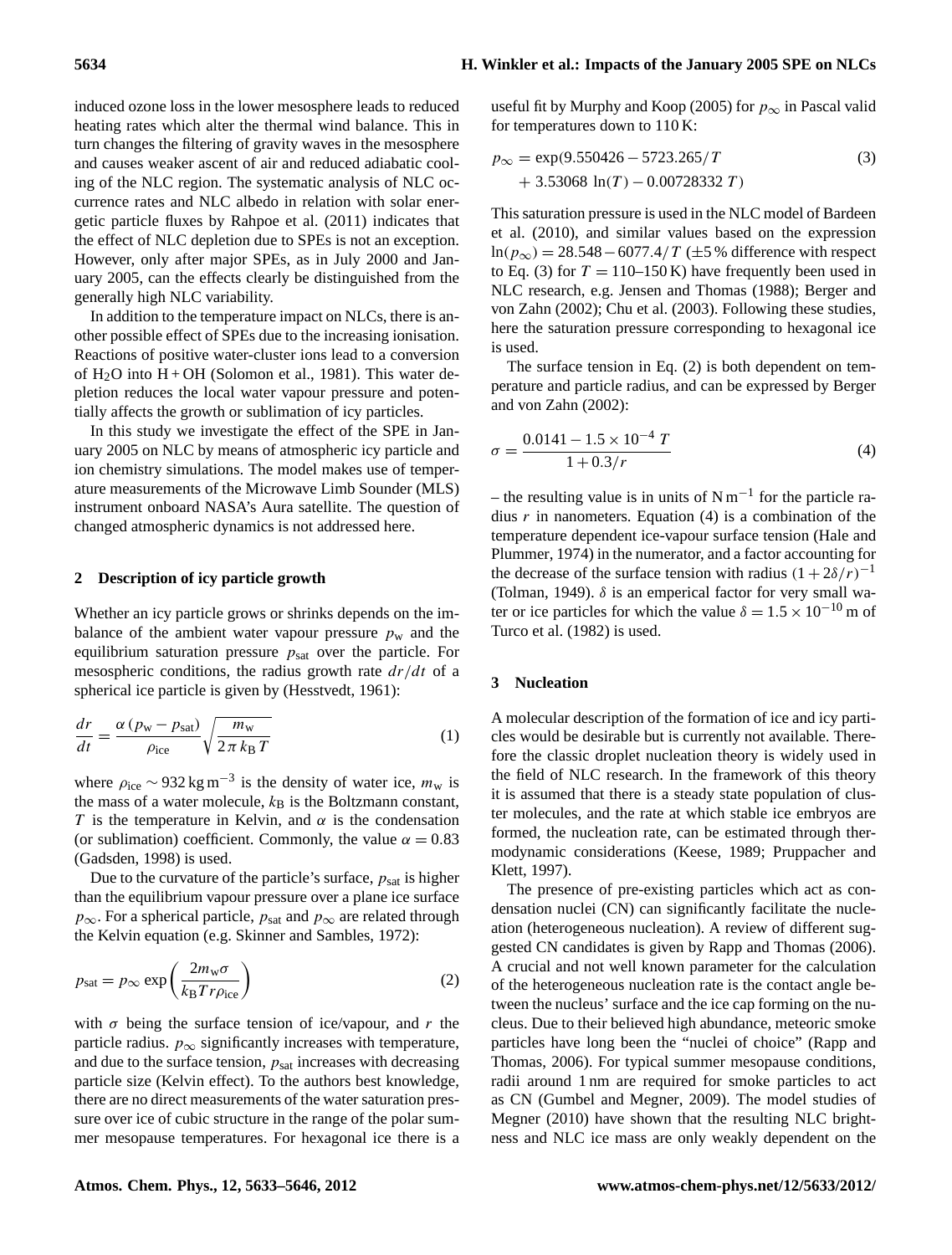actual CN concentration, provided that there are enough CN of 1 nm radius, i.e. more than about  $10 \text{ cm}^{-3}$ . Height profiles of CN based on the one-dimensional model studies of meteoric smoke particle formation and distribution by [Hunten et](#page-11-15) [al.](#page-11-15) [\(1980\)](#page-11-15) have been used in various NLC models (e.g. [Turco](#page-12-0) [et al.,](#page-12-0) [1982;](#page-12-0) [Jensen and Thomas,](#page-11-0) [1988;](#page-11-0) [Klostermeyer,](#page-11-16) [1998;](#page-11-16) [Berger and von Zahn,](#page-10-0) [2002\)](#page-10-0). However, more recent global model studies [\(Bardeen et al.,](#page-10-4) [2008;](#page-10-4) [Megner et al.,](#page-11-17) [2008\)](#page-11-17) indicate that due to the meridional transport of meteoric material, the smoke particle concentration at the summer pole is significantly smaller. As a consequence, the nucleation rates of icy particles would be much smaller than previously assumed. It has been suggested that the charging of smoke particles would facilitate the nucleation of icy particles by reducing or removing the critical radius of nucleation and increasing the wettability of the smoke particles [\(Gumbel and](#page-11-3) [Megner,](#page-11-3) [2009;](#page-11-3) [Megner and Gumbel,](#page-11-4) [2009\)](#page-11-4). Unfortunately, not much is known about the charging properties of particles in the sub-nanometer range.

#### **4 Ion chemistry of the NLC region**

Under quiet ionospheric conditions, the principal source of ionisation at the summer mesopause is solar extreme ultraviolet radiation, in particular Lyman- $\alpha$  ionisation of nitric oxide, and the typical charge density is of the order of  $10^3 \text{ cm}^{-3}$ [\(Gumbel et al.,](#page-11-18) [2003\)](#page-11-18). During a solar particle event, the precipitating energetic particles lead to significantly increased ionisation. For the SPE in January 2005 the charge density exceeds  $10^5$  cm<sup>-3</sup> (Sect. [7\)](#page-5-0).

The lower thermosphere is primarily composed of  $O_2^+$  and NO<sup>+</sup>. At lower altitudes, there is production of  $O_4^+$  via the three-body reaction

<span id="page-2-0"></span>
$$
O_2^+ + O_2 + M \to O_4^+ + M \tag{R1}
$$

This leads to the formation of cluster molecules, starting with

$$
O_4^+ + H_2O \to O_2^+(H_2O) + O_2 \tag{R2}
$$

From  $O_2^+(H_2O)$ , proton hydrates  $H^+(H_2O)_n$  and other positive cluster ions are produced. There are different pathways of cluster reactions involving proton hydrates, e.g.:

$$
O_2^+(H_2O) + H_2O \to H^+(H_2O)(OH) + O_2
$$
 (R3)

$$
H^{+}(H_{2}O)(OH) + H_{2}O \rightarrow H^{+}(H_{2}O)_{2} + OH
$$
 (R4)

<span id="page-2-2"></span>
$$
H^{+}(H_{2}O)_{2} + nH_{2}O \rightarrow H^{+}(H_{2}O)_{n+2}
$$
 (R5)

<span id="page-2-1"></span>
$$
H^{+}(H_{2}O)_{n+2} + e \rightarrow H + (n+2)H_{2}O
$$
 (R6)

The net effect of the Reactions [\(R1\)](#page-2-0)–[\(R6\)](#page-2-1) is a depletion of water:

$$
O_2^+ + H_2O + e \rightarrow O_2 + H + OH \tag{R7}
$$

Note that this does not depend on the number of clustering steps (Reaction [R5\)](#page-2-2), i.e. the size of the proton hydrates. There are related reactions involving proton hydrates which also lead to a conversion of  $H_2O$  into  $H+OH$  [\(Solomon et](#page-12-8) [al.,](#page-12-8) [1981\)](#page-12-8). The ion chemical water depletion is expected to increase with the increasing ionisation during a SPE, and potentially affects icy NLC particles by lowering the ambient water vapour pressure. However, while the relative abundance of water-cluster ions below ∼80 km is large, the positive ion chemistry at higher altitudes is dominated by  $O_2^+$ and  $NO<sup>+</sup>$ . As a matter of coincidence, the transition from ion cluster molecules to molecular ions takes place in the altitude region of the icy particles [\(Friedrich and Torkar,](#page-11-19) [1988\)](#page-11-19) and the efficiency of water depletion decreases drastically with height [\(Solomon et al.,](#page-12-8) [1981\)](#page-12-8).

There is an additional interference between ion chemistry and NLCs. In the presence of icy particles, so-called bite outs in the electron density are observed [\(Ulwick et al.,](#page-12-12) [1988\)](#page-12-12). The decreased free electron densities are due to the charge capture by the icy particles [\(Reid,](#page-12-13) [1990\)](#page-12-13). Under quiet ionospheric conditions, there are pronounced electron bite outs in the icy particle layer, and the growth rate of proton hydrates can be enhanced [\(Gumbel and Witt,](#page-11-20) [2002\)](#page-11-20). However, for higher ionisation rates as during a SPE, the electron density overwhelms the icy particle density and the effect of particle charging is of minor importance [\(Gumbel et al.,](#page-11-18) [2003\)](#page-11-18).

#### <span id="page-2-3"></span>**5 Measurement data**

Data originating from different satellite instruments are used in this study:

- 1. The NLC occurrence rates originate from ultraviolet limb radiance measurements by the Scanning Imaging Absorption spectroMeter for Atmospheric CHartographY (SCIAMACHY) [\(Bovensmann et al.,](#page-10-5) [1999\)](#page-10-5). SCIAMACHY is onboard ESA's Envisat spacecraft in a sun-synchronous orbit. The local time windows of the measurements at 70–80◦ S used for this study are 11:30 p.m.–03:00 a.m. and 05:00–8.30 a.m. Used are daily mean zonally averaged NLC occurence rates. The data set is the same as the one shown in [von Savigny](#page-12-7) [et al.](#page-12-7) [\(2007\)](#page-12-7). For further details on the SCIAMACHY NLC observations see [von Savigny et al.](#page-12-14) [\(2004\)](#page-12-14).
- 2. The Microwave Limb Sounder (MLS) onboard NASA's Earth Observing System Aura satellite provides several data products. For the purpose of this study, temperature [\(Schwartz et al.,](#page-12-15) [2008\)](#page-12-15) and water [\(Read et al.,](#page-12-16) [2007;](#page-12-16) [Lambert et al.,](#page-11-21) [2007\)](#page-11-21) are used (data product version 3.3). The local time windows of the measurements at  $70-80°$  S used for this study are  $03:15-05:15$  p.m. and 10:05 p.m.–00:00. Used are daily mean zonally averaged values. The MLS data are retrieved on pressure levels. In order to convert them to geometric altitude, the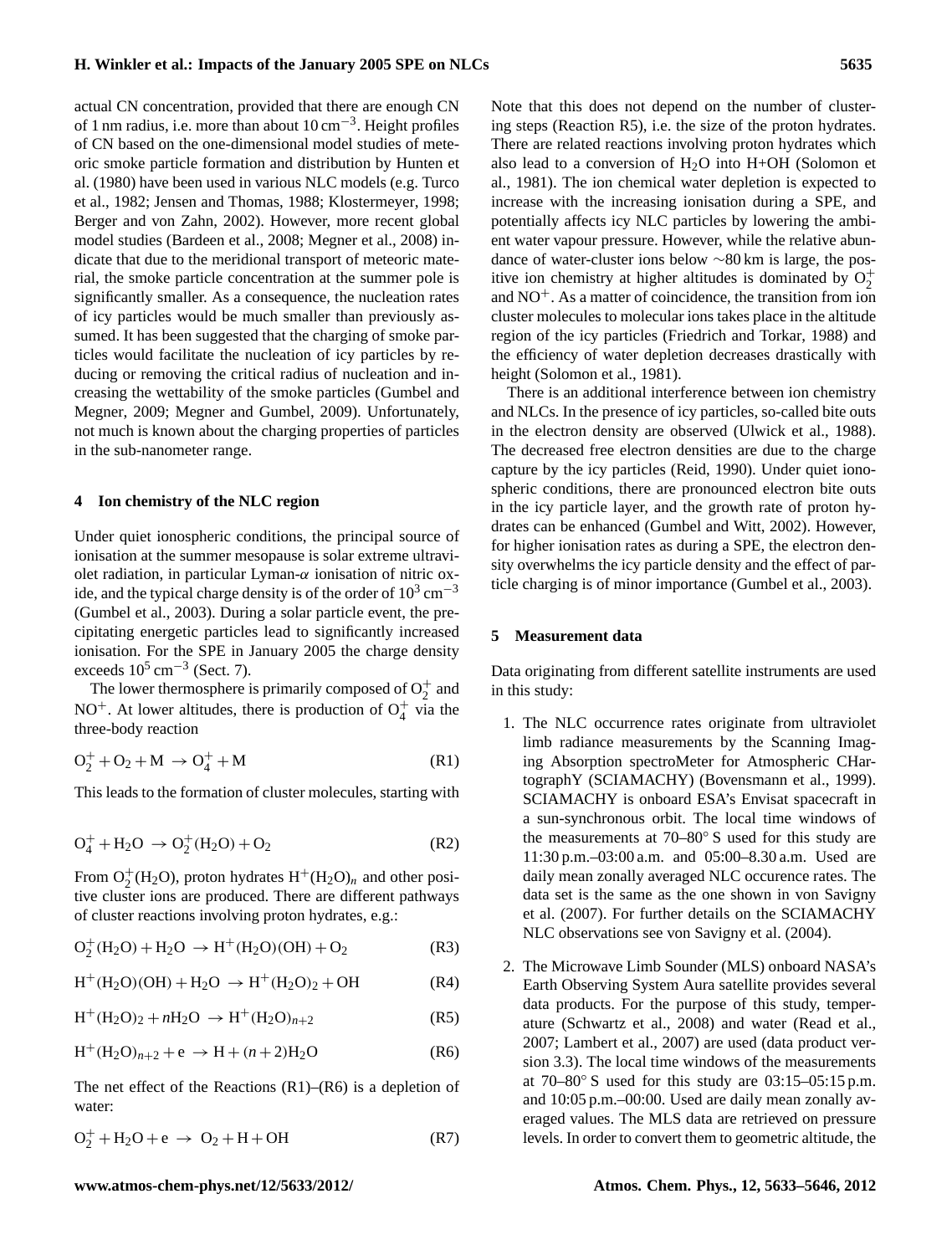MLS geopotential height [\(Schwartz et al.,](#page-12-15) [2008\)](#page-12-15) is used. The geometric altitude  $\zeta$  and the geopotential height  $H$ are related as

<span id="page-3-0"></span>
$$
z = \frac{H}{1 - H/R_{\rm E}}\tag{5}
$$

where  $R_{\rm E}$  is the radius of the Earth (6378.1370 km). Equation [\(5\)](#page-3-0) follows from the definition of the geopotential height, e.g. [Andrews et al.](#page-10-6) [\(1987\)](#page-10-6), and the inverse-square law of gravity. The vertical resolution of MLS water and temperature in the NLC altitude region is of the order 8–15 km. This resolution does not allow the NLC layer to be resolved, but the measurements provide valuable information about the average conditions of the NLC region. In particular, the temperature increase after the SPE is clearly observed (as already shown in the paper of [von Savigny et al.,](#page-12-7) [2007\)](#page-12-7).

3. The Michelson Interferometer for Passive Atmospheric Sounding (MIPAS) onboard Envisat observes infrared emissions from water molecules with high resolution up to the mesopause. The water vapor abundance used here is derived from MIPAS spectra using the IMK/IAA (Institut fur Meteorologie und Klimaforschung/Instituto ¨ de Astrofísica de Andalucía) data processor, which includes the GRANADA non-local thermodynamic equilibrium algorithm [\(von Clarmann et al.,](#page-12-17) [2003\)](#page-12-17). This allows for accurate  $H<sub>2</sub>O$  retrievals in the atmospheric regions where its emissions are affected by non-LTE, i.e. above 50 km and particularly in the polar summer. Used are daily mean zonally averaged values. The local time windows of the measurements at 70–80◦ S used for this study are 11:30 p.m.–03:00 a.m. and 05:00–08:30 a.m. The vertical resolution is about 6 km in the NLC altitude region.

#### **6 Model description**

#### **6.1 Background atmosphere**

For the studies presented here, a one-dimensional model of the altitude range 75–91 km at latitude 75◦ S is used. It is initialised with trace gas profiles for polar summer conditions from a two-dimensional atmospheric chemistry and transport model [\(Winkler et al.,](#page-12-18) [2009\)](#page-12-18), and it has the same photochemistry routines. The transport of the trace gases is calculated by solving the one-dimensional advection-diffusion equation for the mixing ratio X at time t and altitude z [\(Jensen et al.,](#page-11-5) [1989\)](#page-11-5):

<span id="page-3-1"></span>
$$
\frac{\partial X}{\partial t} = -\left(w + \frac{K_z}{H}\right)\frac{\partial X}{\partial z} + K_z \frac{\partial^2 X}{\partial z^2}
$$
(6)

where  $w$  is the vertical wind speed,  $H$  the atmospheric scale height, and  $K<sub>z</sub>$  the diffusion coefficient. Molecular diffusion is neglected, and for  $K<sub>z</sub>$  the eddy diffusion coefficient profile for polar summer conditions from Table  $3$  in Lübken  $(1997)$ is used. The vertical wind is assumed to linearly increase from 1.5 cm s<sup>-1</sup> at 75 km to 4 cm s<sup>-1</sup> at 85 km, and then linearly decrease to  $2 \text{ cm s}^{-1}$  at 91 km. This resembles the vertical wind profile of [Rapp and Thomas](#page-12-11) [\(2006\)](#page-12-11). Equation [\(6\)](#page-3-1) is solved by the means of the Crank-Nicolson mass operator scheme [\(Fletcher,](#page-11-23) [1988\)](#page-11-23) on an equidistant grid of 50 m resolution. The transported constituents are:  $H<sub>2</sub>O$ , CH<sub>4</sub>, H, OH, HO2, O3, O, N, and NO.

An important model parameter is the water mixing ratio at the lower boundary at 75 km. It is prescribed by  $H_2O$  values from either MLS or MIPAS measurements poleward of 70◦ S. A note: the vertical resolution of both satellite instruments is several to many km (Sect. [5\)](#page-2-3). In principle it could be possible that due to the vertical averaging, the measurement data would miss an effect of the SPE at 75 km which due to upward transport would affect the water concentration in the model domain. However, simulations (not shown) of the January 2005 SPE with the two-dimensional model described in [Winkler et al.](#page-12-18) [\(2009\)](#page-12-18) have revealed that the impact on  $H_2O$ at altitudes ∼70–78 km is small. This justifies use of a fixed H2O at the lower model boundary.

### <span id="page-3-2"></span>**6.2 Icy particle model**

The NLC particles are simulated as spherical icy particles. Their growth and shrinkage according to Eq. [\(1\)](#page-1-3) is calculated by an Eulerian approach (advection in the radius domain). The numerical method is the same as in the model of [Toon](#page-12-19) [et al.](#page-12-19) [\(1988\)](#page-12-19). Considered are 20 non-equally spaced radius bins from 3 to 305 nm. The bin size distribution is geometric; the center radius of the *i*-th bin is  $r_i = r_1 \times 2^{(i-1)/3}$  with  $r_1 \sim 3.4$  nm.

The model accounts for photodecomposition of water molecules at the surface of the NLC particles due to Lyman- $\alpha$  radiation [\(Murray and Plane,](#page-11-24) [2005\)](#page-11-24), assuming Mie absorption and a unity quantum yield for production of H+OH. The absorption coefficients have been calculated with the MiePlot program [\(Laven,](#page-11-25) [2003\)](#page-11-25), using the complex refractive index  $1.3963 + 0.24i$  for ice at 121 nm [\(Warren,](#page-12-20) [1984\)](#page-12-20).

The NLC transport processes considered are sedimentation, advection and diffusion. Following [Berger and von](#page-10-0) [Zahn](#page-10-0) [\(2002\)](#page-10-0), an effective eddy diffusion coefficient of  $K_z/4$ has been assumed for the icy particles. The sedimentation speed is calculated using the formula of [Reid](#page-12-21) [\(1975\)](#page-12-21). For model runs covering more than a few days, the effect of the meridional transport has to be considered. Therefore, a removal rate of  $2 \times 10^{-6}$  s<sup>-1</sup> for the NLC particles due to meridional winds is used. This corresponds to a removal time constant of about 5 days, and is in agreement with typical meridional wind speeds of  $5 \text{ m s}^{-1}$  in the upper mesosphere [\(Singer et al.,](#page-12-22) [2005\)](#page-12-22) and a latitudinal extent of the NLC region of 20◦ .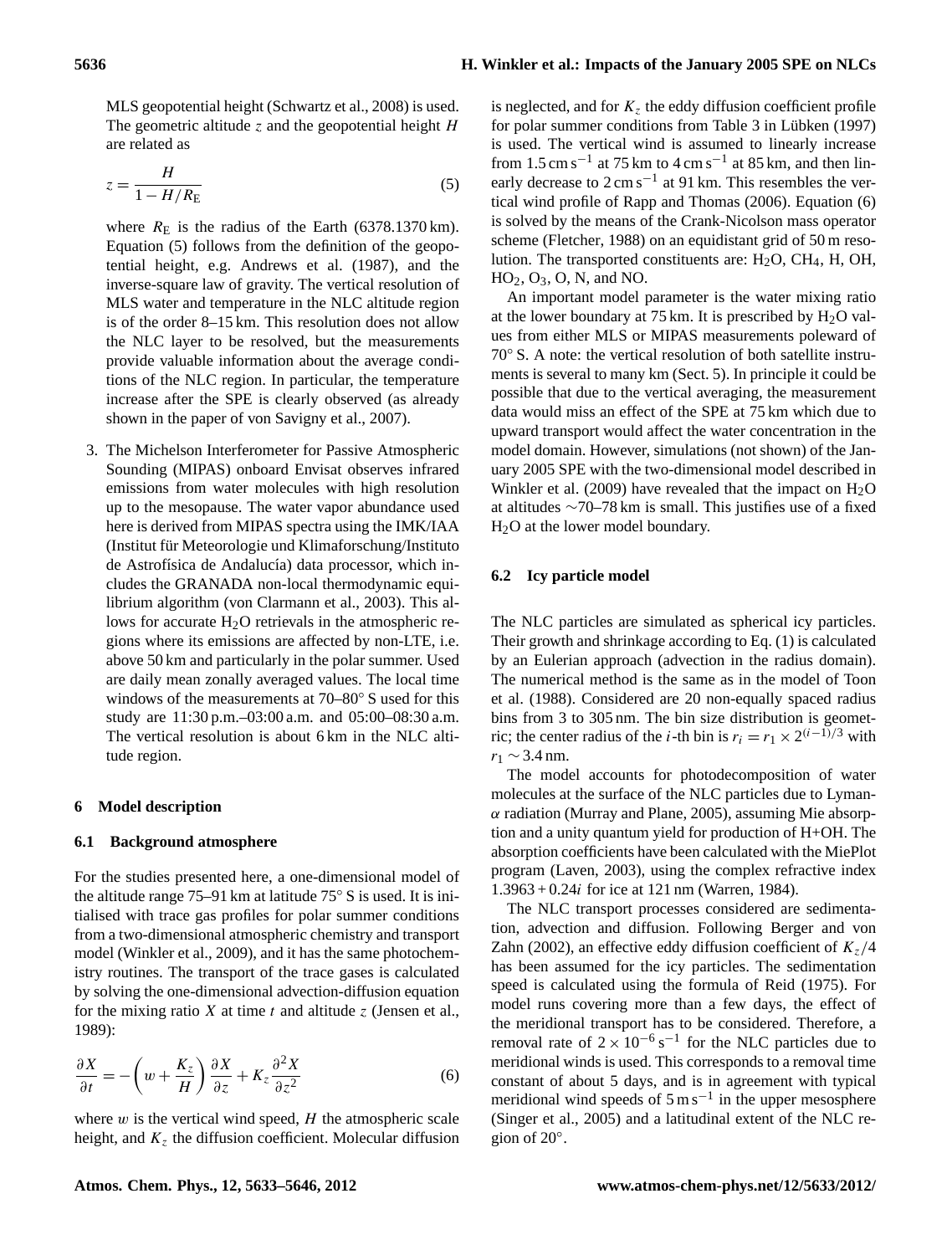<span id="page-4-1"></span>

|  |  |  | <b>Table 1. UBIC</b> species. |
|--|--|--|-------------------------------|
|--|--|--|-------------------------------|

| Cations         | $N^+$ , $N_2^+$ , $NO_2^+$ , $NO_2^+$ , $O_2^+$ , $O_2^+$ , $O_3^+$ , $O_5^+$ , $H^+$ , $CO^+$ , $CO_2^+$ , $HCO^+$ ,<br>$H_2O^+$ , $O_2^+(H_2O)$ , $H^+(H_2O)_{n=110}$ , $H^+(H_2O)(OH)$ , $H^+(H_2O)(CO_2)$ ,<br>$H^+(H_2O)_2(CO_2)$ , $H^+(H_2O)(N_2)$ , $H^+(H_2O)_2(N_2)$ , $NO^+(H_2O)$ ,<br>$NO^+(H_2O)_2$ , $NO^+(H_2O)_3$ , $NO^+(CO_2)$ , $NO^+(N_2)$ , $NO^+(H_2O)(CO_2)$ ,<br>$NO^+(H_2O)_2(CO_2)$ , $NO^+(H_2O)(N_2)$ , $NO^+(H_2O)_2(N_2)$ , $NO^+(H_2O)_{n=1,2}$ |
|-----------------|---------------------------------------------------------------------------------------------------------------------------------------------------------------------------------------------------------------------------------------------------------------------------------------------------------------------------------------------------------------------------------------------------------------------------------------------------------------------------------|
| Anions          | $e, X^-$                                                                                                                                                                                                                                                                                                                                                                                                                                                                        |
| <b>Neutrals</b> | $N(^{4}S)$ , $N(^{2}D)$ , $N_2$ , $O(^{3}P)$ , $O(^{1}D)$ , $O_2$ , $O_3$ , $NO$ , $NO_2$ , $NO_3$ , $N_2O$ ,<br>H, H <sub>2</sub> , OH, HO <sub>2</sub> , H <sub>2</sub> O, CH <sub>4</sub> , CH <sub>3</sub> , CO <sub>2</sub> , CO                                                                                                                                                                                                                                           |

The model uses MLS temperatures. It is not possible to derive reliable information about the diurnal temperature variations from the MLS data because the effect of the changing geolocation of the measurements mixes with temporal changes. In order to account for the pronounced diurnal and semi-diurnal variations of NLCs [\(von Zahn et al.,](#page-12-23) [1998;](#page-12-23) [Chu](#page-10-7) [et al.,](#page-10-7) [2001\)](#page-10-7), at altitudes >81 km temperature variations are superimposed on the daily mean MLS temperatures. Based on the harmonic fit parameters of [Chu et al.](#page-10-3) [\(2003\)](#page-10-3), the phase of the diurnal and the semi-diurnal temperature variations are 9 h and 1.5 h, respectively. The amplitudes of both diurnal and semi-diurnal variation are 2 K. These values have been chosen to reproduce the diurnal temperature variations of the [Forbes and Gillette](#page-11-26) [\(1982\)](#page-11-26) model at 60◦ S at the December solstice, see Fig. 3 in [Jensen et al.](#page-11-5) [\(1989\)](#page-11-5). As disscused in [Jensen et al.](#page-11-5) [\(1989\)](#page-11-5), the model of [Bjarnason](#page-10-8) [\(1987\)](#page-10-8) predicts larger tidal amplitudes of ∼4 K for 65◦ N during summer. This is in agreement with temperature observation at the polar summer mesopause in the Northern Hemisphere [\(Singer](#page-12-24) [et al.,](#page-12-24) [2003;](#page-12-24) [Stevens et al.,](#page-12-25) [2010\)](#page-12-25). We have performed additional model simulations with a diurnal amplitude of 4 K, and a semi-diurnal amplitude of 2 K. The results of these simulations (not shown) do not differ significantly from the results assuming a 2 K diurnal amplitude, and would not change the conclusions drawn here. The diurnal variations in vertical winds and eddy diffusion have only minor effects on NLCs [\(Jensen et al.,](#page-11-5) [1989\)](#page-11-5), and are therefore neglected. To account for the temperature difference between particles and the ambient air (e.g. [Rapp and Thomas,](#page-12-11) [2006\)](#page-12-11), a linear temperature increase with radius has been assumed, reaching 1 K for a particle of 60 nm radius. The model does not simulate condensation nuclei. For simplicity, a constant number density of 100 cm−<sup>3</sup> icy particles in the smallest radius bin (3–3.8 nm) is prescribed. The advantage of this approach is that it avoids assumptions concerning the CN size distribution and the wettability (see Sect. [3\)](#page-1-4). Complementarily, test simulations have been performed with a calculated heterogeneous nucleation rate of particles in the smallest radius bin according to classic droplet nucleation theory using the parameters given by [Rapp and Thomas](#page-12-11) [\(2006\)](#page-12-11). For this purpose, a CN size distribution  $n(r) = n_0 \exp(-r/r_0)$  was assumed, where  $n(r)$  is the number density of CN of radius

r. The parameters  $n_0 = 2 \times 10^5$  cm<sup>-3</sup> and  $r_0 = 0.11$  nm were estimated from Fig. 7 in the article of [Megner and Gumbel](#page-11-4) [\(2009\)](#page-11-4). Note that these values are based on two-dimensional transport simulations [\(Megner et al.,](#page-11-17) [2008\)](#page-11-17) and result in significantly less CN than, e.g. in the studies of [Klostermeyer](#page-11-16) [\(1998\)](#page-11-16) and [Rapp and Thomas\(2006\)](#page-12-11). Therefore, the CN have to have a very high wettability to cause sufficient formation of icy particles. For simplicity, perfect wettability is assumed. Figure [1](#page-5-1) shows the modelled icy particle distribution during one day. The model version with fixed 100 cm−<sup>3</sup> icy particles in the smallest radius bin yields generally more NLC particles and slightly larger ice density than the model run with calculated nucleation. However, the general NLC pattern is the same in both model versions. While the number density of icy particles peaks at ∼86 km, the highest ice density occurs about 3 km lower in the atmosphere. This is due to the sedimentation of the growing particles. There are two local maxima of the total ice mass in agreement with NLC observations at the South pole [\(Chu et al.,](#page-10-3) [2003\)](#page-10-3). The particle radii (not shown) are largest in the altitude range 80–83 km. At 81.5 km, the mean particle radius varies between 30 nm and 80 nm, being largest during the second ice mass maximum in the afternoon. The fraction of particles with radius  $>120$  nm is always smaller than 1 %. All of this applies to both model versions. In order to avoid the aforementioned uncertainties concerning the nucleation process, in the following only results from the model with prescribed 100 cm<sup>-3</sup> icy particles in the smallest radius bin are shown. Model runs (not shown) with number densities in the range  $10-1000 \text{ cm}^{-3}$  do not give significantly different results, in accordance with the findings of [Megner](#page-11-14) [\(2010\)](#page-11-14).

## <span id="page-4-0"></span>**6.3 Ion chemistry model**

The effect of the precipitating protons and electrons during the SPE is accounted for by ionisation rates from AIMOS (Atmospheric Ionization Module Osnabrück) ([Wissing et al.,](#page-13-0) [2009\)](#page-13-0). The ion reactions are simulated with the University of Bremen Ion Chemistry (UBIC) model. The UBIC version used here differs in some respects from the one of [Winkler](#page-12-18) [et al.](#page-12-18) [\(2009\)](#page-12-18). It accounts only for positive ions being relevant in the mesosphere and lower thermosphere, electrons,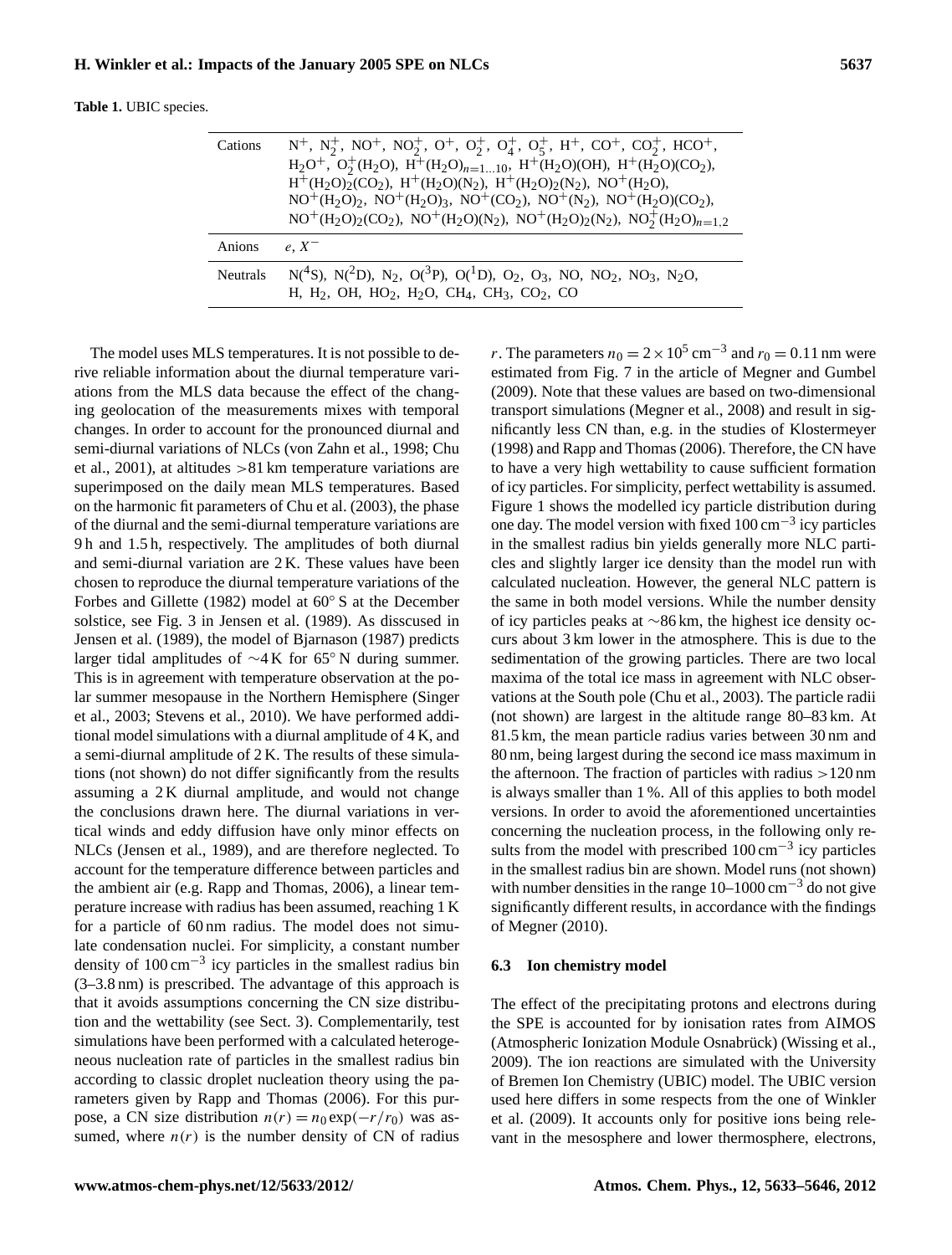

<span id="page-5-1"></span>**Fig. 1.** Modelled icy particles at 75◦ S during the period of one day (14 January). The black contour lines indicate the total number of icy particles per  $\text{cm}^3$ , and the filled color contours show the total ice mass in units of  $10^{-15}$  g cm<sup>-3</sup>. The particles in the smallest radius bin are excluded. Upper panel: simulation with prescribed 100 cm−<sup>3</sup> icy particles in the smallest radius bin. Lower panel: simulation with calculated heterogeneous nucleation assuming perfect wettability of the CN (for details see Sect. [6.2\)](#page-3-2).



<span id="page-5-2"></span>**Fig. 2.** Zonal mean ionisation rate due to precipitating protons and electrons averaged between 72–82◦ S for days 7–38 of year 2005 originating from the AIMOS model (Sect. [6.3\)](#page-4-0).

and a pseudo-species  $X^-$ . The latter stands for all negative atoms and molecules. Table [1](#page-4-1) lists the species included in the model. The negative ion chemistry is not resolved. This is a suitable approach as most of the negative charges are free electrons in the altitude region of interest. Proton hy-



<span id="page-5-3"></span>**Fig. 3.** Zonally averaged daily mean MLS temperature for latitudes 70–80◦ S for days 7–38 of year 2005.

drates  $H^+(H_2O)_n$  up to  $n = 10$  are included in the model. For the conditions considered in this study, the concentration of heavier proton hydrates turned out to be negligible. For the growth of proton hydrates,  $H^+(H_2O)_n + H_2O \rightarrow$  $H^+(H_2O)_{n+1}$ , a Langevin reaction rate of  $10^{-9}$  cm<sup>3</sup> s<sup>-1</sup> is applied as the cluster growth turns from temperature dependent three-body reactions into second order reactions at lower temperatures [\(Lau et al.,](#page-11-27) [1982\)](#page-11-27). Following [Gumbel et](#page-11-18) [al.](#page-11-18) [\(2003\)](#page-11-18), the rate coefficients for unimolecular decomposition of the proton hydrates are determined by detailed balancing between cluster growth and decomposition. The rate coefficients for recombination of small proton hydrates with electrons given by [Leu et al.](#page-11-28) [\(1973\)](#page-11-28) are used, and for  $n \ge 6$ electrons given by Leu et al. (1973) are used, and for  $n \ge 0$ <br>they are taken to be  $2.9 \times 10^{-6} \sqrt{300/T} n^{1/3} \text{ cm}^3 \text{ s}^{-1}$  reproducing the size-dependence proposed by [Gumbel et al.](#page-11-18) [\(2003\)](#page-11-18).

In order to account for the effect of electron capture by icy particles, the latter are allowed to get negatively charged. The charge capture is not simulated in detail. It is simply assumed that icy particles instantaneously acquire one elementary charge (provided that the electron density is high enough).

#### <span id="page-5-0"></span>**7 Results**

The two main forcings during the SPE in January 2005 are ionisation and temperature increase. Figure [2](#page-5-2) displays the ionisation rates due to precipitating protons and electrons. There is significantly increased ionisation during 16–22 January with highest values on 18 January. In Fig. [3](#page-5-3) the MLS temperatures are depicted. All MLS data shown in this section are daily mean zonally averaged values. Averaged are all MLS measurements in the latitude band 70–80◦ S during one day. Used are MLS profiles from both the acsending  $(03:15-05:15 \text{ p.m.})$  and the descending node  $(10:05 \text{ p.m.})$ 00:00). Similarly, the SCIAMACHY and MIPAS data presented are averages of all measurements in the latitude band 70–80◦ S during one day. All of these measurements fall in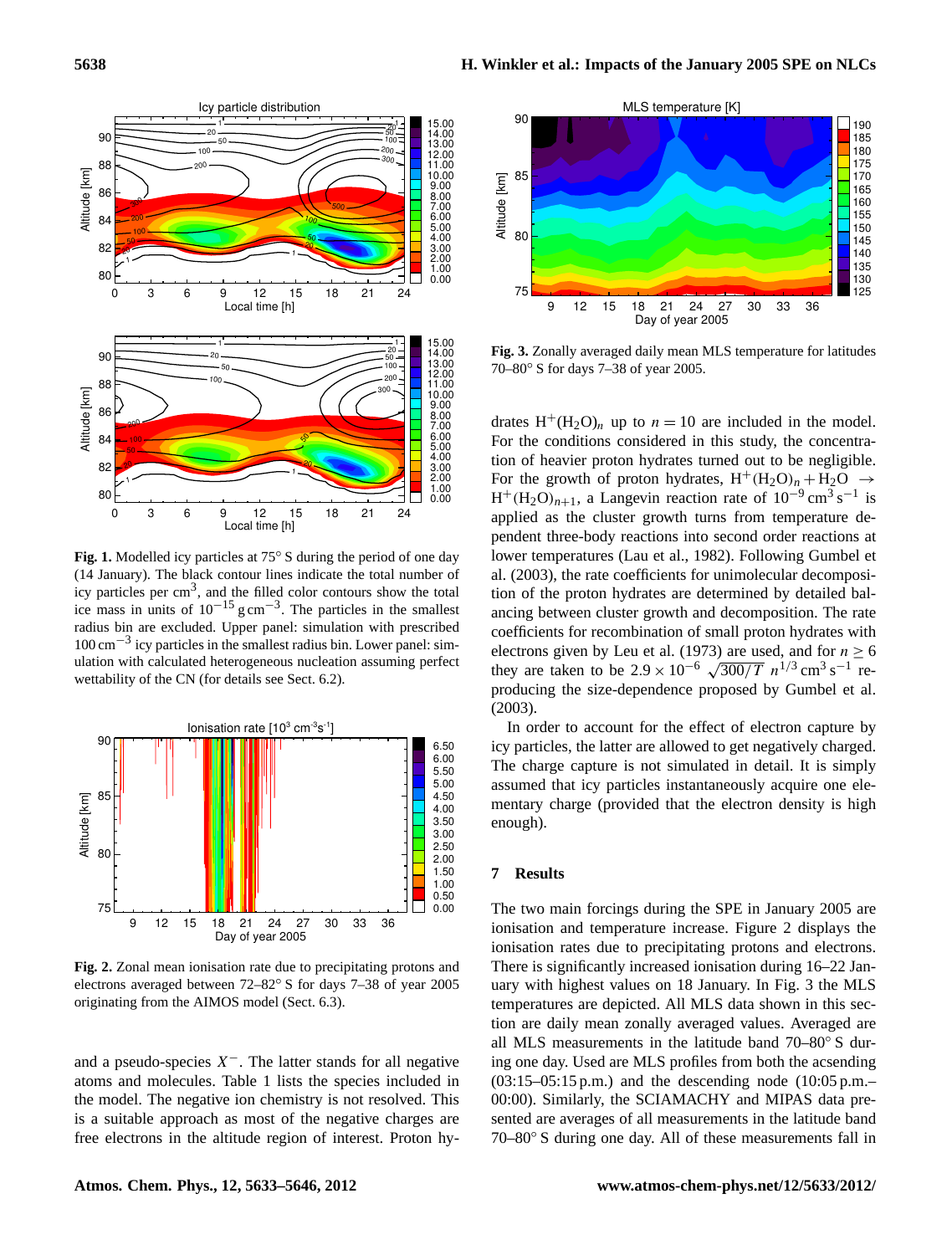

<span id="page-6-0"></span>**Fig. 4.** Upper panel: (black solid line) zonally averaged (70–80◦ S) daily mean MLS temperature averaged between 80–90 km, and (blue line) zonally averaged (72–82◦ S) daily mean ionisation rate averaged between 80–90 km. Lower panel: (red line with crosses) daily mean NLC occurrence rate from SCIAMACHY measurements (70–80◦ S), and (dashed black line) MLS temperature with reversed axis orientation.

the time periods 11:30 p.m.–03:00 a.m. and 05:00–8.30 a.m. Figure [4](#page-6-0) shows both ionisation rate and temperature averaged between 80 and 90 km (top) as well as the NLC occurrence rate derived from SCIAMACHY measurements in comparison with the varying temperature (bottom). Note that there is a time lag between the highest ionisation and the temperature maximum on 21–23 January. There is a clear anti-correlation of temperature with the observed NLC occurrence rate. The latter starts to decrease after 15 January, when both ionisation and temperature increase. In order to assess the impacts of the two factors, model simulations have been performed. Unless otherwise stated, the water mixing ratio at the model's lower boundary at 75 km is prescribed by zonally averaged daily mean MLS measurements. As a first step, the model was run with MLS temperatures but without ion chemistry. Figure [5](#page-6-1) shows the resulting distribution of icy particles during the January 2005 SPE. Due to the temperature increase, there is significant sublimation of icy particles, and their number density is drastically reduced, in particular during the temperature maximum on 21–23 January. There is a weak recovery of icy particles during 24–25 January, another



<span id="page-6-1"></span>**Fig. 5.** Modelled icy particles at 75◦ S around the SPE January 2005 with MLS temperatures, and without ion chemistry (see text for details). The solid contour lines show the total number of icy particles per  $\text{cm}^3$ , and the color contours depict the total ice mass in units of  $10^{-15}$  g cm<sup>-3</sup>. The particles in the smallest radius bin are excluded.

minimum on 27 January, followed by increasing ice density and again a decrease towards 7 February (38th day of year).

The daily satellite data used here are averages of all observations in limited time windows corresponding to the satellites' overpass times. For the purpose of comparison, the model output has been averaged over these time windows. For the comparison with MLS, the model was averaged over 03:15–05:15 p.m. and 10:05 p.m.–00:00. For SCI-MACHY and MIPAS comparison, the model was averaged over 11:30 p.m.–03:00 a.m. and 05:00–8.30 a.m.

Figure [6](#page-7-0) displays the total icy particle column and the total ice column as a function of time from different model runs in comparison with the SCIAMACHY NLC occurrence rates. The model results are in general agreement with the SCIA-MACHY occurrence rates, the NLC decrease after January 15th and also the smaller peaks after the SPE are reproduced by the simulation. However, the model overestimates the effect of sublimation and predicts a complete disappearance of icy particles during the temperature maximum on 21–23 January in contrast to the SCIAMACHY data. Therefore, additional model runs have been performed with reduced temperatures, also indicated in Fig. [6.](#page-7-0) If the MLS temperatures are lowered by a few Kelvin, the model results agree better with the observations. In particular the complete sublimation of particles during 21–23 January is avoided with MLS temperatures lowered by 2 or 5 K. In the following, results from model runs with MLS temperatures minus 2 K are shown. 2 K is well inside the uncertainties of the MLS data in the considered altitude range. The precision of individiual MLS temperature profiles is about  $\pm 2.5$  K, and there is a modelled bias uncertainty of  $(2 \pm 3)$  K [\(Schwartz et al.,](#page-12-15) [2008\)](#page-12-15). The fact that our model results agree better with the NLC observations if the MLS temperatures are lowerd by 2 K does not necessarily mean that the MLS temperatures are too high. It might be that the simple one-dimensional model using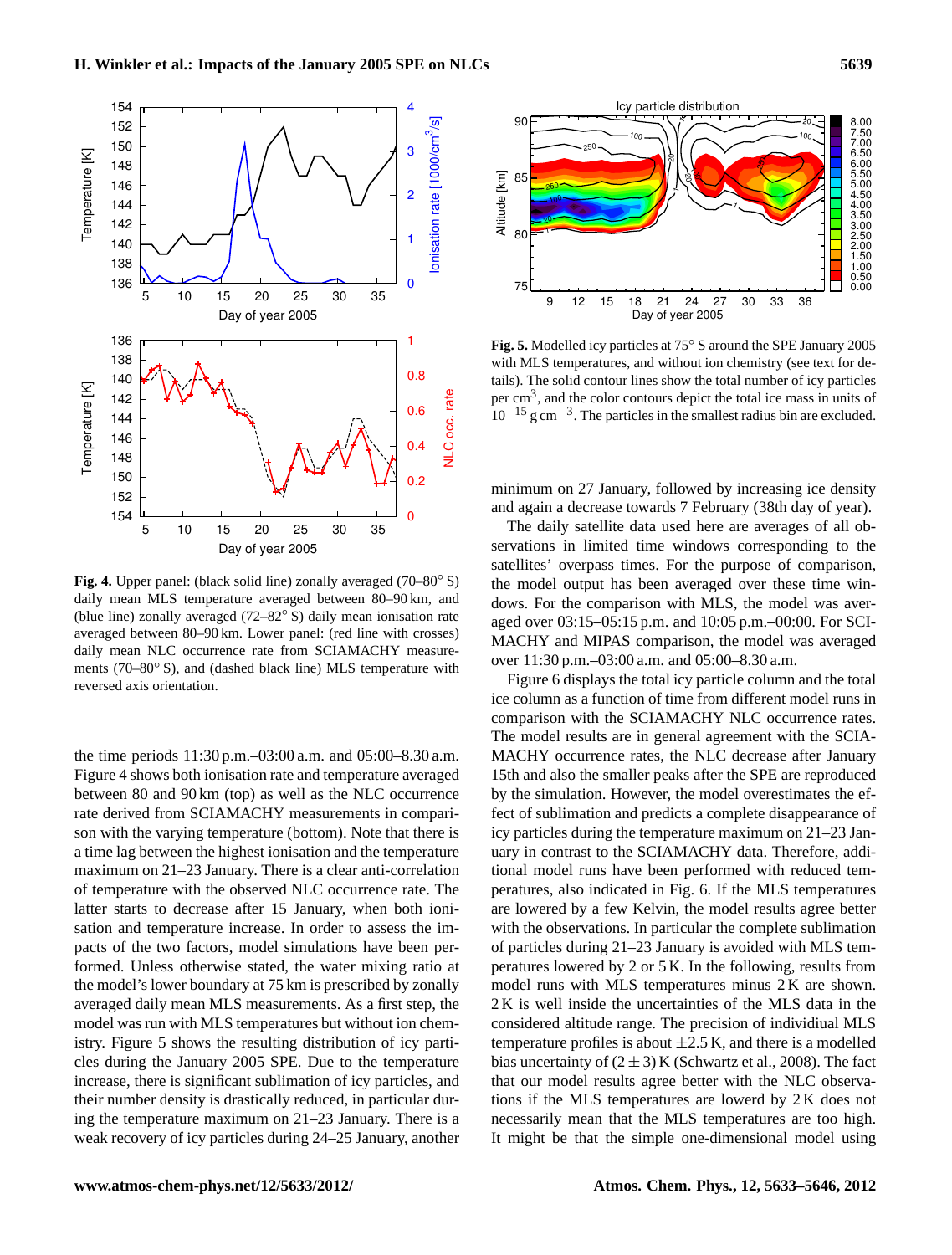

<span id="page-7-0"></span>**Fig. 6.** Upper panel: total column of icy particles in units of  $10^6$  cm<sup>-2</sup> for three model simulations at 75° S with different temperatures: (black line) MLS temperature field, (blue line) MLS temperatures minus 2 K, and (green line) MLS temperature minus 5 K as well as (red dots) NLC occurrence rate from SCIAMACHY measurements. Lower panel: as the upper panel, but total ice column in units of  $10^{-9}$  g cm<sup>-2</sup>. The particles in the smallest radius bin are excluded. The model results are averages for the time period of the SCIAMACHY measurements (Sect. [5\)](#page-2-3).

zonally averaged daily mean temperatures overestimates the icy particle sublimation as it neglects variations of the threedimensional temperature field, and three-dimensional transport. On the other hand, [Hervig and Gordley](#page-11-29) [\(2010\)](#page-11-29) have pointed out that for limb measurements, the retrieved temperature is a line-of-sight mean which is indeed generally higher than the ice temperature. Compared to temperature data from the SABER (Sounding of the Atmosphere using Broadband Emission Radiometry) instrument [\(Mlynczak and](#page-11-30) [Russell,](#page-11-30) [1995\)](#page-11-30) the MLS temperature has a negative bias uncertainty of up to 9 K [\(Schwartz et al.,](#page-12-15) [2008\)](#page-12-15). MLS temperatures in combination with SABER data have been used in the assimilation system NOGAPS-ALPHA [\(Hoppel et al.,](#page-11-31) [2008;](#page-11-31) [Eckermann et al.,](#page-10-9) [2009\)](#page-10-9). A comparison of the MLS temperatures used in our study with the corresponding assimilated temperatures (not shown) does not reveal a clear pattern. The MLS temperatures tend to be smaller (typically  $1-3K$ ) than the assimilated ones. However, during the temperature maximum on 21–23 January, the NOGAP-ALPHA temperatures are smaller (1–4 K) than the MLS temperatures. The differ-



<span id="page-7-1"></span>**Fig. 7.** Modelled daily mean water mixing ratio [ppm] at 75◦ S around the SPE January 2005.

ences might partly be due to fact that the temperatures used here are MLS data version 3.3 whereas the assimilation system used version 2.2. No final conclusion can be drawn from this comparison without further investigation.

Corresponding to the changing icy particle abundance during and after the SPE, there is a significant impact on the modelled water distribution. Before the SPE, the water abundance just below the icy particle layer is significantly en-hanced, see Fig. [7.](#page-7-1) Between  $80-82 \text{ km}$ , the H<sub>2</sub>O mixing ration reaches 11 ppm, compared to ∼6 ppm after the icy particles have disappeared. At higher altitudes the uptake of water by the icy particles reduces the water concentration, and due to the sublimation of the icy particles during the SPE, the water abundance increases, e.g. from  $\sim$ 0.5 to  $\sim$ 5.5 ppm at 86 km. The MLS water measurements (Fig. [8\)](#page-8-0) do not show such a pronounced effect. However, due to the limited vertical resolution of the MLS measurements, small-scale structures are not expected to show up in the MLS data. For comparison, Fig. [8](#page-8-0) also depicts the modelled water vertically smoothed with a 12 km boxcar function. The smoothed model result still shows a stronger effect than the MLS data. There is a moderate increase of the MLS water mixing ratio during 19–22 January at higher altitudes. The pronounced modelled water enhancement below the icy particle layer and its decrease during the SPE cannot be seen in the MLS data. The slight decrease of MLS  $H<sub>2</sub>O$  at altitudes <80 km during the SPE should not be considered sigificant. At altitudes  $>85$  km MLS shows an increase of H<sub>2</sub>O during the SPE in agreement with the model results. However, the observed H2O increase is smaller than the modelled one. The discrepancies between model  $H_2O$  and observations might be due to missing transport processes in the model, e.g. through meridional winds, which should reduce the effect of freeze-drying and water redistribution to lower altitudes.

While the MLS  $H<sub>2</sub>O$  mixing ratio at 75 km is of the order 7.5 ppm, the MIPAS  $H_2O$  mixing ratio at that altitude is ∼5.5 ppm. Therefore, additional model runs have been performed with the MIPAS value at the model's lower boundary.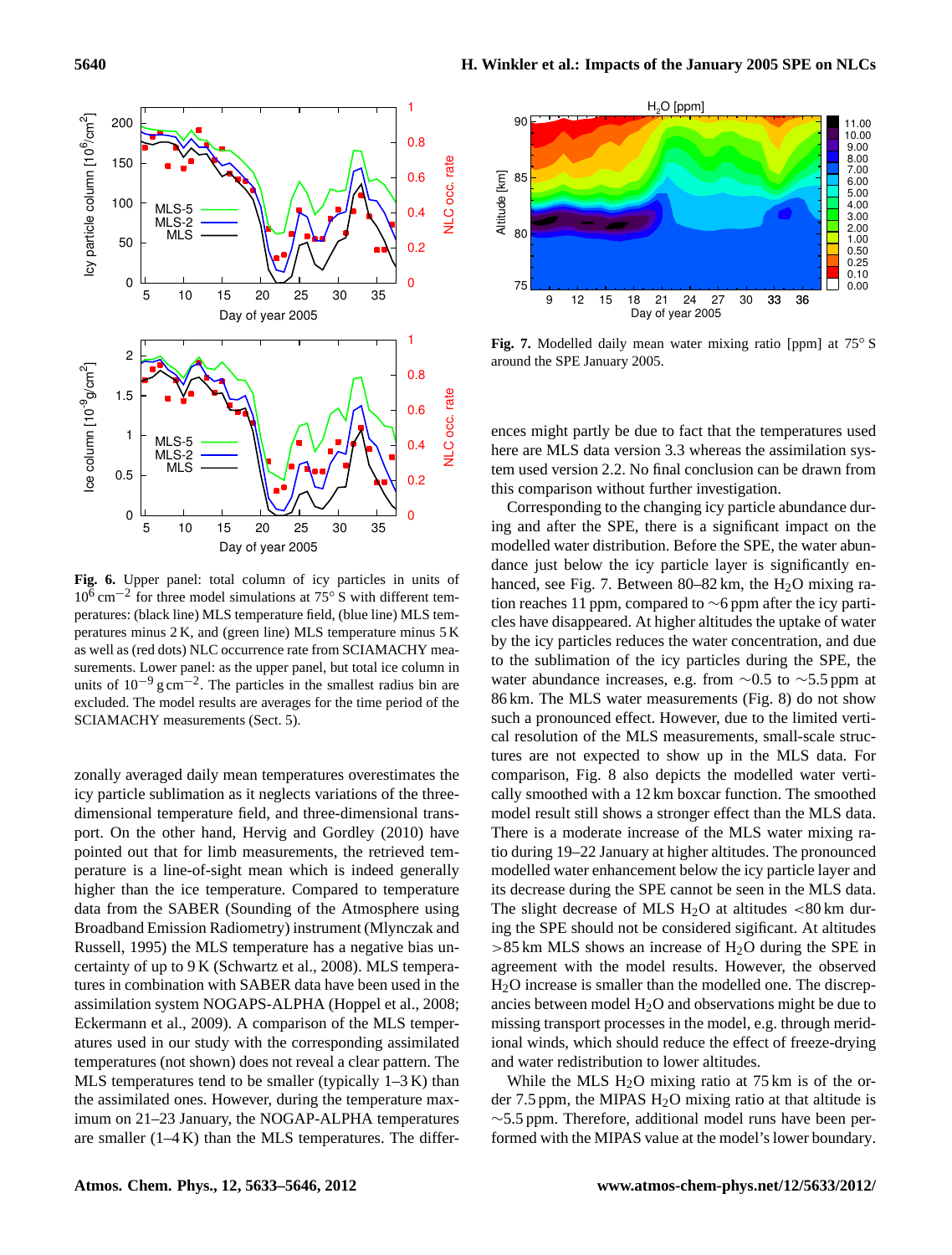

<span id="page-8-0"></span>**Fig. 8.** Water mixing ratio [ppm] at 75◦ S around the SPE January 2005. Upper panel: daily mean zonally averaged (70–80◦ S) MLS water vapor. Lower panel: model water as in Fig. [7](#page-7-1) but smoothed with a 12 km boxcar function to account for the vertical resolution of the MLS measurements.

Due to the lower water abundance, the modelled icy particle abundance (Fig. [9\)](#page-8-1) is smaller than in the simulations with MLS water, and the recovery on 24–25 January is weaker (compare Fig. [9](#page-8-1) and Fig. [5\)](#page-6-1). The agreement with the NLC occurrence rate can be improved by further reducing the temperatures, e.g. by 5 K (not shown). From this indirect comparison, incorporating MLS temperatures, it should not be concluded that the MLS H2O mixing ratios at 75 km are closer to the "true value" than the MIPAS data. The only conclusion is: provided that  $H_2O$  at 75 km is 5.5 ppm (MI-PAS), the model temperatures have to be lower (∼MLS minus 5 K) than in the MLS case (∼7.5 ppm; ∼MLS minus 2 K). It has to be taken into account that the MLS mesopause altitude is about 4 km higher than the MIPAS mesopause al-titude (García-Comas et al., [2011\)](#page-11-32). This might cause the difference between MIPAS and MLS water. A comparison of the MIPAS water measurements with smoothed model results can be seen in Fig. [10.](#page-8-2) Unfortunately, MIPAS data are only available for a few days in January 2005. Before the SPE, during the days 10–13 January there is good agreement between the smoothed model data and MIPAS  $H<sub>2</sub>O$ . For 21– 22 January, MIPAS shows slightly increased water mixing ratios, especially at altitudes 84–87 km. The water decrease at lower altitudes at the same time predicted by the model



<span id="page-8-1"></span>**Fig. 9.** Same as Fig. [5](#page-6-1) but here for a model run with 5.5 ppm  $H_2O$ at 75 km corresponding to the MIPAS value.



<span id="page-8-2"></span>**Fig. 10.** Water mixing ratio [ppm] around the SPE January 2005 corresponding to Fig. [9.](#page-8-1) The filled color contours at days 10–13 and 21–22 show daily mean MIPAS water  $(70-80° S)$  and the contour lines show the model  $H<sub>2</sub>O$  smoothed with a 6 km boxcar function to account for the vertical resolutions of the MIPAS measurements.

is not present in the MIPAS data. Again, this discrepancy might be attributed to missing transport processes in the onedimensional model.

Although the model simulations indicate that the increasing temperatures after the SPE nicely explain the observed decrease of NLCs, additional ion chemistry simulations have been undertaken to study the effect of the ion-induced water depletion. The total charge density during the SPE is dis-played in Fig. [11.](#page-9-0) While the charge density exceeds  $10^5$  cm<sup>-3</sup> at high altitudes, it is significantly smaller below ∼83 km. The relative abundances of the most important ion species are shown in Fig. [12.](#page-9-1) During the SPE, the contribution of charged icy particles is small, and their effect on the ion chemistry is negligible. Proton hydrates, which drive the ion chemical water depletion, are a significant fraction of the total charge density below ∼80 km but their abundance decreases significantly with altitude. As a consequence, the water depletion rate is small above approximately 83 km, see Fig. [13.](#page-9-2) The resulting effect on the icy particles is shown in Fig. [14.](#page-9-3) It is small compared to the temperature impact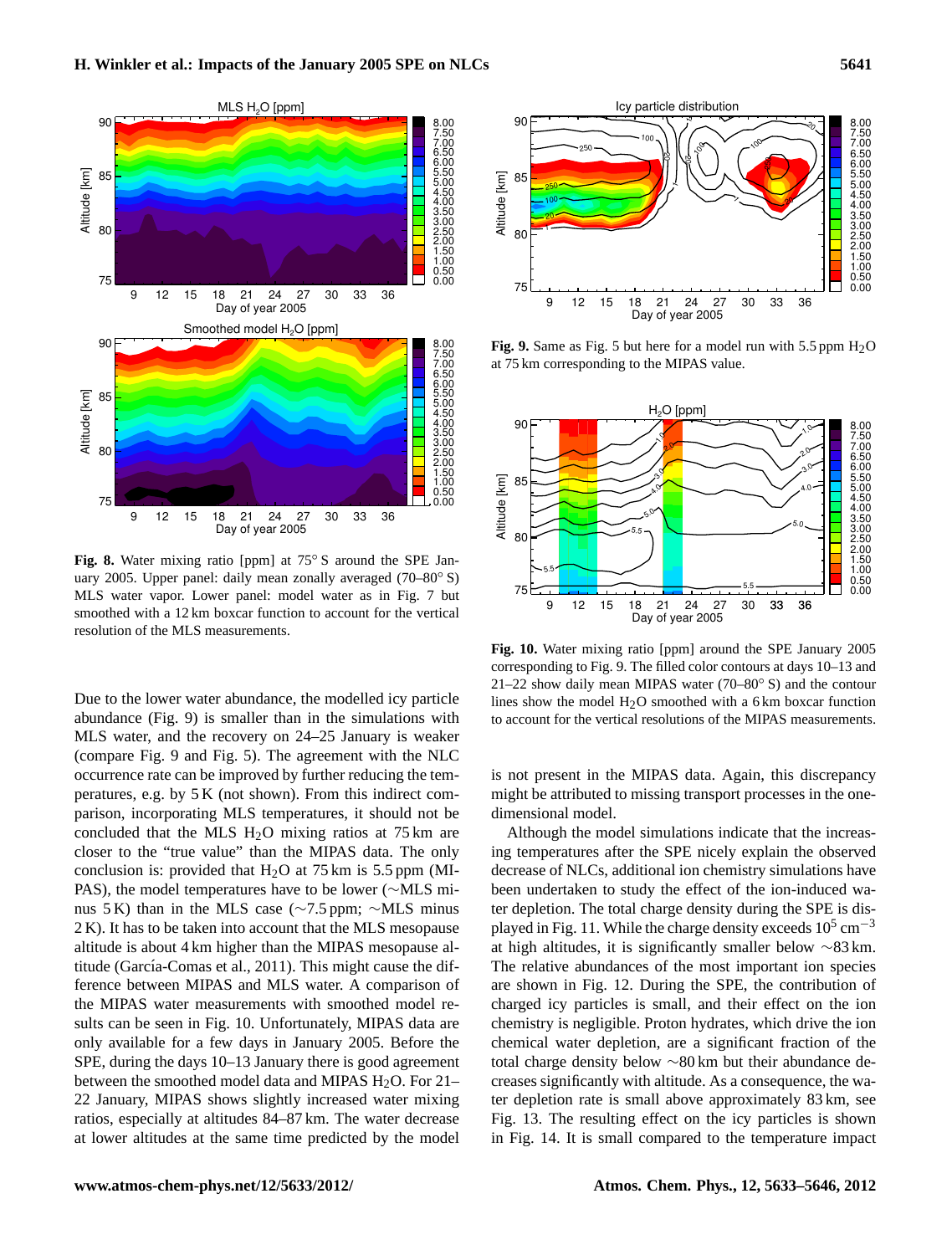

<span id="page-9-0"></span>**Fig. 11.** Modelled total charge density during the SPE January 2005 at 75◦ S.



<span id="page-9-1"></span>**Fig. 12.** Modelled daily mean relative abundance of the most important ions as a function of altitude on 18 January at 75◦ S. Note that the ratio of negatively charged icy particles is increased by a factor of ten.

(Fig. [5\)](#page-6-1). Figure [15](#page-10-10) shows the  $H_2O$  difference between a model run with ion chemistry and a model run without ion chemistry. The effect is clearly smaller than the water redistribution caused by the temperature induced sublimation of the icy particles (Fig. [7\)](#page-7-1). The smoothed model water from the ion chemistry run does basically not differ from the model run without ion chemistry and is therefore not shown. Finally, Fig. [16](#page-10-11) compares the icy particle column and the ice column from model runs with and without ion chemistry. There is only a small additional decrease of icy particles due to the ion chemical water depletion, largest on 18 January when the ionisation rate is highest. Compared to the temperature impact, the effect of ion induced water loss on the icy particles is small for the considered SPE, e.g. changing the MLS temperature by 2 K has a larger effect on the icy particles than the ion chemical water loss.



<span id="page-9-2"></span>**Fig. 13.** The modelled rate of water depletion at 75◦ S in units of ppm per day due to ion chemistry.



<span id="page-9-3"></span>**Fig. 14.** Daily mean difference between a model run with ion chemistry and a model run without ion chemistry at 75◦ S. The negative values correspond to less icy particles due to ion chemical water depletion. The solid contour lines show the difference of the total number of icy particles per  $\text{cm}^3$ , and the color contours depict the difference in the ice mass in units of  $10^{-15}$  g cm<sup>-3</sup>.

## **8 Summary and conclusions**

It was shown that the one-dimensional model of icy particles is able to reproduce the observed decrease of NLCs after the SPE of January 2005 if MLS temperatures are used. The governing effect is the sublimation of icy particles due to increasing temperatures. Additionally, model calculations indicate that reactions of proton hydrates lead to a depletion of water which in turn reduces the growth rate of icy particles or facilitates their sublimation. But due to the fact that the abundance of proton hydrates is small in the growth region of the icy particles, the impact of the ion chemical water depletion on NLC occurrence is small compared to the temperature effect. In order to cause a greater impact, the ionisation rates below ∼83 km would have to be higher than during the SPE considered here. Corresponding to the decrease of icy particles during and after the SPE, the model indicates there are considerable changes of the water profile. Before the SPE, the freeze-drying of the NLC layer and the redistribution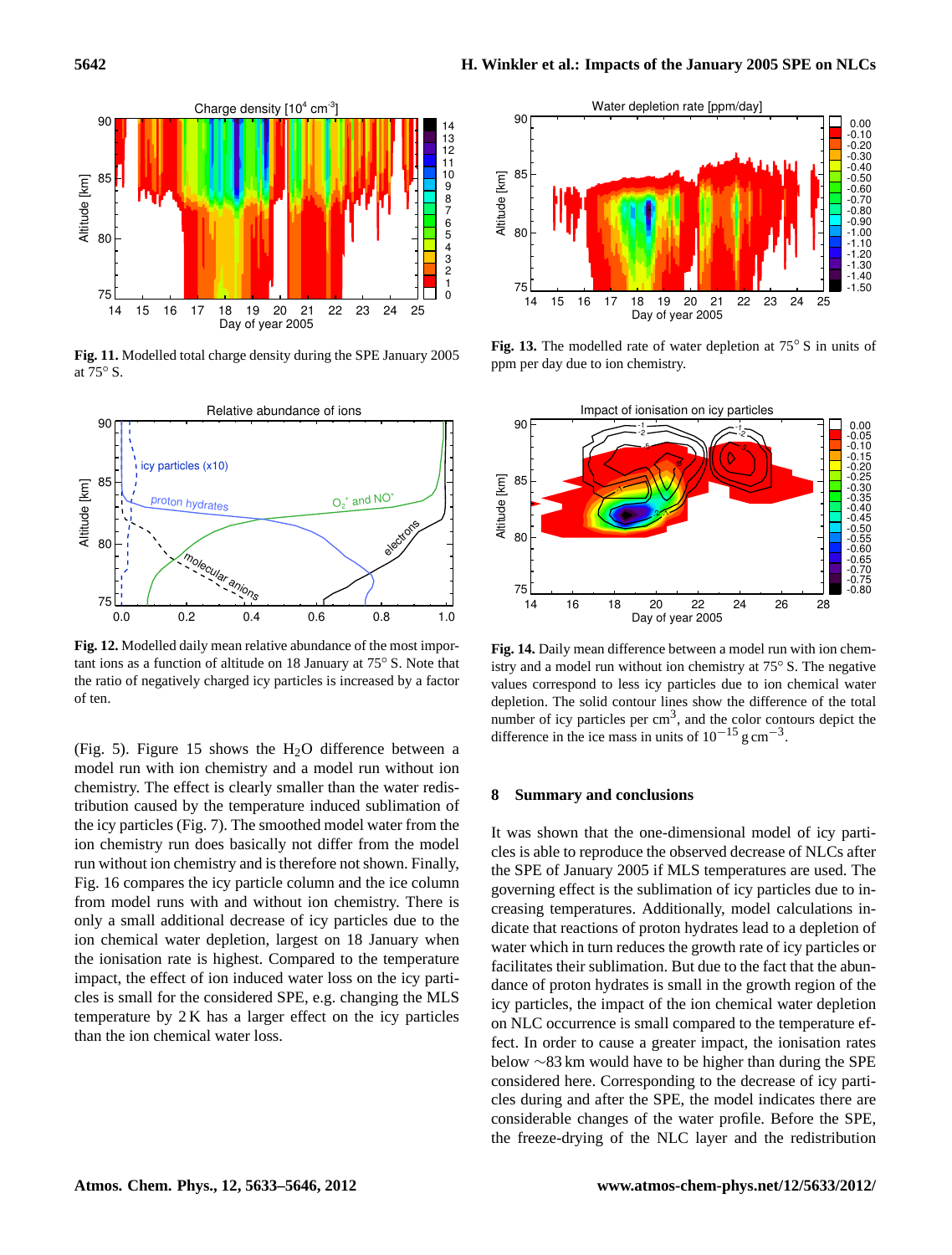

<span id="page-10-10"></span>**Fig. 15.** Difference of the water mixing ratio [ppm] at 75◦ S between a model run with ion chemistry and a model run without ion chemistry. The negative values correspond to the ion chemical water depletion.



<span id="page-10-11"></span>**Fig. 16.** Upper panel: total column of icy particles in units of 10<sup>6</sup> cm−<sup>2</sup> for (green) simulation without ion chemistry, and (blue) simulation including the ion chemistry model (UBIC) at 75° S as well as (red dots) the SCIAMACHY daily mean NLC occurrence rate (70–80◦ S). Lower panel: as the upper one but showing the total ice column in units of  $10^{-9}$  g cm<sup>-2</sup>.

of water to lower altitudes leads to an  $H_2O$  mixing ratio of 11 ppm just below the NLC layer (an enhancement by a factor ∼2) and to a decrease at higher altitudes (by more than one magnitude at 86 km). Even if the vertical resolution of the MLS and MIPAS water measurements are taken into account, there are significant differences between the observed and the modelled water distribution especially just below the icy particle layer. The model predicts stronger gradients and more pronounced changes during the SPE than observed by the satellite instruments. This might be attributed to the simple one-dimensional model approach which in particular neglects inhomogeneities and horizontal transport processes.

*Acknowledgements.* This work is financially supported by the German Research Council (Deutsche Forschungsgemeinschaft – DFG) within its priority programme CAWSES (Climate and Weather of the Sun-Earth System), and the University of Bremen (ZF 01/811/10). Work at the Jet Propulsion Laboratory, California Institute of Technology, was carried out under a contract with the National Aeronautics and Space Administration. We thank Karl W. Hoppel from the Naval Research Laboratory, Washington, D.C., USA, for providing access to the NOGAPS-ALPHA data.

Edited by: F.-J. Lübken

## **References**

- <span id="page-10-6"></span>Andrews, D. G., Holton, J. R., and Leovy, C. B.: Middle Atmosphere Dynamics, Academic Press, 1987.
- <span id="page-10-4"></span>Bardeen, C. G., Toon, O. B., Jensen, E. J., Marsh, D. R., and Harvey, V. L.: Numerical simulations of the three-dimensional distribution of meteoric dust in the mesosphere and upper stratosphere, J. Geophys. Res., 113, D17202, [doi:10.1029/2007JD009515,](http://dx.doi.org/10.1029/2007JD009515) 2008.
- <span id="page-10-2"></span>Bardeen, C. G., Toon, O. B. , Jensen, E. J., Hervig, M. E., Randall, C. E. Benze, S., Marsh, D. R., and Merkel, A: Numerical simulations of the three-dimensional distribution of polar mesospheric clouds and comparisons with Cloud Imaging and Particle Size (CIPS) experiment and the Solar Occultation For Ice Experiment (SOFIE) observations, J. Geophys. Res., 115, D10204, [doi:10.1029/2009JD012451,](http://dx.doi.org/10.1029/2009JD012451) 2010.
- <span id="page-10-1"></span>Becker, E. and von Savigny, C.: Dynamical heating of the polar summer mesopause induced by solar proton events, J. Geophys. Res., 115, D00I18, [doi:10.1029/2009JD012561,](http://dx.doi.org/10.1029/2009JD012561) 2010.
- <span id="page-10-0"></span>Berger, U. and von Zahn, U.: Icy particles in the summer mesopause region: Three-dimensional modeling of their environment and two-dimensional modeling of their transport, J. Geophys. Res., 107, 1366, [doi:10.1029/2001JA000316,](http://dx.doi.org/10.1029/2001JA000316) 2002.
- <span id="page-10-8"></span>Bjarnason, G. G.: The infulence of atmospheric thermal tides on diurnal variations in chemical constituents in the mesosphere, Ph.D. thesis, University of Colorado, Boulder, 1987.
- <span id="page-10-5"></span>Bovensmann, H., Burrows, J. P., Buchwitz, M., Frerick, J., Noël, S., Rozanov, V. V., Chance, K. V., and Goede, A. P. H.: SCIA-MACHY: Mission objectives and measurement modes, J. Atmos. Sci., 56, 127–150, 1999.
- <span id="page-10-7"></span>Chu, X., Gardner, C. S., and Papen, G.: Lidar Observations of Polar Mesospheric Clouds at the South Pole: Diurnal Variations, Geophys. Res. Lett., 28, 1973–1940, 2001.
- <span id="page-10-3"></span>Chu, X., Gardner, C. S., and Roble, R. G.: Lidar studies of interannual seasonal, and diurnal variations of polar mesospheric clouds at the South Pole, J. Geophys. Res., 108, 8447, [doi:10.1029/2002JD002524,](http://dx.doi.org/10.1029/2002JD002524) 2003.
- <span id="page-10-9"></span>Eckermann, S. D., Hoppel, K. W., Coy, L. McCormack, J. P., Siskind, D. E., Nielsen, K., Kochenash, A., Stevens, M. H., En-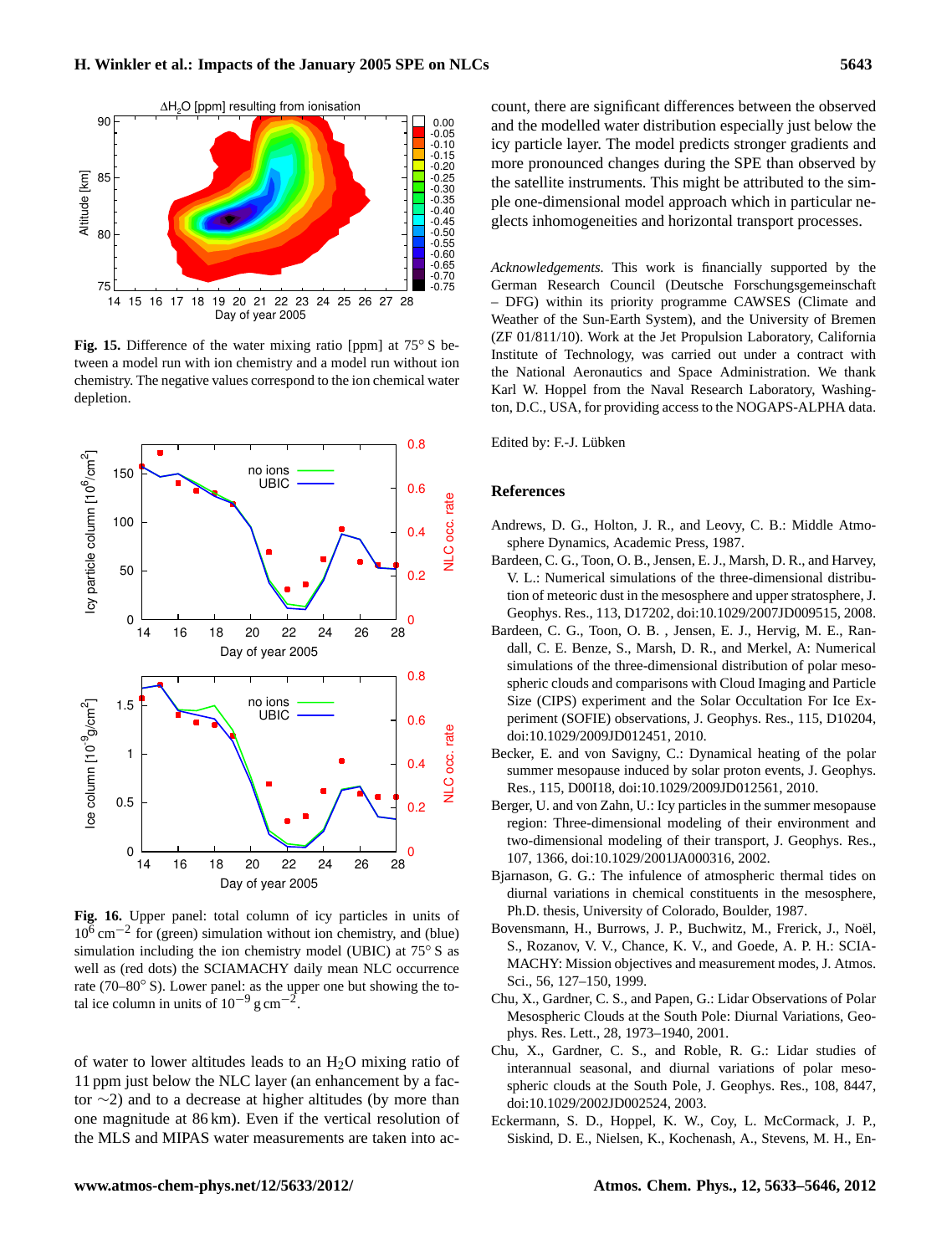# **5644 H. Winkler et al.: Impacts of the January 2005 SPE on NLCs**

glert, C. R., Singer, W., and Hervig, M.: High-altitude data assimilation system experiments for the northern summer mesosphere season of 2007, J.Atmos. Solar-Terr. Phys., 71, 531–551, [doi:10.1016/j.jastp.2008.09.036,](http://dx.doi.org/10.1016/j.jastp.2008.09.036) 2009.

- <span id="page-11-23"></span>Fletcher, C. A. J.: Computational Techniques for Fluid Dynamics, Volume I, 2nd edn. p. cm. – (Springer series on computational physics), Springer-Verlag Berlin, Heidelberg, New York, 1988.
- <span id="page-11-26"></span>Forbes, J. M. and Gillette, D. F.: A compendium of theoretical atmsopheric tidal structures, AFGL Tech. Rep. 82-0173(1), Air Force Geophys. Lab., Bedford, Mass., 1982.
- <span id="page-11-19"></span>Friedrich, M. and Torkar, K. M.: Emperical transition heights of cluster ions, Adv. Space Res., 8, 4235–4238, 1988.
- <span id="page-11-9"></span>Gadsden, M.: Noctilucent clouds seen at 60<sup>°</sup> N: Origin and development, J. Atmos. Sol. Terr. Phy., 60, 1763–1772, 1998.
- <span id="page-11-32"></span>García-Comas, M., Funke, B., López-Puertas, M., Bermejo-Pantaleón, D., Glatthor, N., von Clarmann, T., Stiller, G., Grabowski, U., Boone, C. D., French, W. J. R., Leblanc, T., López-González, M. J., and Schwartz, M. J.: On the quality of MIPAS kinetic temperature in the middle atmosphere, Atmos. Chem. Phys. Discuss., 11, 24233–24312, [doi:10.5194/acpd-11-](http://dx.doi.org/10.5194/acpd-11-24233-2011) [24233-2011,](http://dx.doi.org/10.5194/acpd-11-24233-2011) 2011.
- <span id="page-11-3"></span>Gumbel, J. and Megner, L.: Charged meteoric smoke as ice nuclei in the mesosphere: Part 1 – A review of basic concepts, J. Atmos. Sol. Terr. Phy., 71, 1225–1235, 2009.
- <span id="page-11-20"></span>Gumbel, J. and Witt, G.: Cluster ions and ice particle nucleation: Positive feedback at the summer mesopause, Geophys. Res. Lett., 29, 1782, [doi:10.1029/2002GL015146,](http://dx.doi.org/10.1029/2002GL015146) 2002.
- <span id="page-11-18"></span>Gumbel, J., Siskind, D. E., Witt, G., Torkar, K. M., and Friedrich, M.: Influence of ice particles on the ion chemistry of the polar summer mesosphere, J. Geophys. Res., 108, 8436, [doi:10.1029/2002JD002413,](http://dx.doi.org/10.1029/2002JD002413) 2003.
- <span id="page-11-11"></span>Hale, B. N. and Plummer, P. L. M.: Molecular model of ice clusters in a supersaturated vapour, J. Chem. Phys., 61, 4012–4019, 1974.
- <span id="page-11-29"></span>Hervig, M. E. and Gordley, L. L.: Temperature, shape, and phase of mesospheric ice from Solar Occultation for Ice Experiment observations, J. Geophys. Res., 115, D15208, [doi:10.1029/2010JD013918,](http://dx.doi.org/10.1029/2010JD013918) 2010.
- <span id="page-11-6"></span>Hervig, M. and Siskind, D.: Decadal and inter-hemispheric variability in polar mesospheric cloud, water vapour, and temperature, J. Atmos. Sol. Terr. Phy., 68, 30–41, [doi:10.1016/j.jastp.2005.08.010,](http://dx.doi.org/10.1016/j.jastp.2005.08.010) 2006.
- <span id="page-11-8"></span>Hesstvedt, E.: Note on the nature of noctilucent clouds, J. Geophys. Res., 66, 1985–1987, 1961.
- <span id="page-11-31"></span>Hoppel, K. W., Baker, N. L., Coy, L., Eckermann, S. D., Mc-Cormack, J. P., Nedoluha, G. E., and Siskind, D. E.: Assimilation of stratospheric and mesospheric temperatures from MLS and SABER into a global NWP model, Atmos. Chem. Phys., 8, 6103–6116, [doi:10.5194/acp-8-6103-2008,](http://dx.doi.org/10.5194/acp-8-6103-2008) 2008.
- <span id="page-11-15"></span>Hunten, D. M., Turco, R. P., and Toon, O. B.: Smoke and dust particles of meteoric origin in the mesosphere and stratosphere, J. Atmos. Sci., 37, 1342–1357, 1980.
- <span id="page-11-0"></span>Jensen, E. J. and Thomas, G. E.: A Growth-Sedimentation Model of Polar Mesospheric Clouds: Comparison With SME Measurements, J. Geophys. Res., 93, 2461–2473, 1988.
- <span id="page-11-5"></span>Jensen, E. J., Thomas, G. E., and Toon, O. B.: On the Diurnal Variation of Noctilucent Clouds, J. Geophys. Res., 94, 14693–14702, 1989.
- <span id="page-11-12"></span>Keesee, R. G.: Nucleation and Particle Formation in the Upper Atmosphere, J. Geophys. Res., 94, 14683–14692, 1989.
- <span id="page-11-16"></span>Klostermeyer, J.: A simple model of the ice particle size distribution in noctilucent clouds, J. Geophys. Res., 103, 28743–28752, 1998.
- <span id="page-11-21"></span>Lambert, A., Read, W. G., Livesey, N. J., Santee, M. L., Manney, G. L., Froidevaux, L., Wu, D. L., Schwartz, M. J., Pumphrey, H. C., Jimenez, C., Nedoluha, G. E., Cofield, R. E., Cuddy, D. T., Daffer, W. H., Drouin, B. J., Fuller, R. A., Jarnot, R. F., Knosp, B. W., Pickett, H. M., Perun, V. S., Snyder, W. V., Stek, P. C., Thurstans, R. P., Wagner, P. A., Waters, J. W., Jucks, K. W., Toon, G. C., Stachnik, R. A., Bernath, P. F., Boone, C. D., Walker, K. A., Urban, J., Murtagh, D., Elkins, J. W., and Atlas, E.: Validation of the Aura Microwave Limb Sounder stratospheric water vapor and nitrous oxide measurements, J. Geophys. Res., 112, D24S36, [doi:10.1029/2007JD008724,](http://dx.doi.org/10.1029/2007JD008724) 2007.
- <span id="page-11-27"></span>Lau, Y. K., Ikuta, S., and Kebarle, P.:, Thermodynamics and Kinetics of the Gas-Phase Reactions:  $H_3O^+(H_2O)_{n-1} + H_2O =$  $H_3O^+(H_2O)_n$ , J. Am. Chem. Soc., 104, 1462–1469, 1982.
- <span id="page-11-25"></span>Laven, P.: Simulation of rainbows, coronas, and glories by use of Mie theory, Appl. Optics, 42, 436–444, 2003.
- <span id="page-11-28"></span>Leu, M. T., Biondi, M. A., and Johnsen, R.: Measurements of the Recombination of Electrons with  $H_3O^+(H_2O)_n$ -Serie Ions, Phys. Rev. A, 7, 292–298, 1973.
- <span id="page-11-22"></span>Lübken, F.-J.: Seasonal variation of turbulent energy dissipation rates at high latitudes as determined by in situ measurements of neutral density fluctuations, J. Geophys. Res., 102, 13441– 13456, [doi:10.1029/97JD00853,](http://dx.doi.org/10.1029/97JD00853) 1997.
- <span id="page-11-1"></span>Lübken, F.-J., Lautenbach, J., Höffner, J., Rapp, M., and Zecha, M.: First continuous temperature measurements within polar mesosphere summer echos, J. Atmos. Sol. Terr. Phy., 71, 453–463, 2009.
- <span id="page-11-14"></span>Megner, L.: Minimal impact of condensation nuclei characteristics on observable Mesospheric ice properties, J. Atmos. Sol. Terr. Phy., 73, 2184–2191, [doi:10.1016/j.jastp.2010.08.006,](http://dx.doi.org/10.1016/j.jastp.2010.08.006) 2010.
- <span id="page-11-4"></span>Megner, L. and Gumbel, J.: Charged meteoric smoke as ice nuclei in the mesosphere: Part  $2 - A$  feasibility study, J. Atmos. Sol. Terr. Phy., 71, 1236–1244, [doi:10.1016/j.jastp.2009.05.002,](http://dx.doi.org/10.1016/j.jastp.2009.05.002) 2009.
- <span id="page-11-17"></span>Megner, L., Siskind, D. E., Rapp, M., and Gumbel, J.: Global and temporal distribution of meteoric smoke: A twodimensional simulation study, J. Geophys. Res., 113, D03202, [doi:10.1029/2007JD009054,](http://dx.doi.org/10.1029/2007JD009054) 2008.
- <span id="page-11-30"></span>Mlynczak, M. G. and Russell, J. M. III: An overview of the SABER experiement for the TIMED mission, Optical Remote Sensing of the Atmosphere, 2, OSA Technical digest Series, Washington, D.C., 5–7, 1995.
- <span id="page-11-10"></span>Murphy, D. M. and Koop, T.: Review of the vapour pressure of ice and supercooled water for atmospheric applications, Q. J. Roy. Meteorol. Soc., 131, 1539–1565, 2005.
- <span id="page-11-2"></span>Murray, B. J. and Jensen, E. J.: Homogeneous nucleation of amorphous solid water particles in the upper mesosphere, J.Atmos. Solar-Terr. Phys., 72, 51–61, [doi:10.1016/j.jastp.2009.10.007,](http://dx.doi.org/10.1016/j.jastp.2009.10.007) 2010.
- <span id="page-11-24"></span>Murray, B. J. and Plane, J. M. C.: Modelling the impact of noctilucent cloud formation on atomic oxygen and other minor constituents of the summer mesosphere, Atmos. Chem. Phys., 5, 1027–1038, [doi:10.5194/acp-5-1027-2005,](http://dx.doi.org/10.5194/acp-5-1027-2005) 2005.
- <span id="page-11-13"></span>Pruppacher, H. R. and Klett, J. D.: Microphysics of clouds and precipitation, 2 edn., Springer, The Netherlands, 1997.
- <span id="page-11-7"></span>Rahpoe, N., von Savigny, C., Robert, C. E., DeLand, M. T., and Burrows, J. P.: Impact of solar proton events on noc-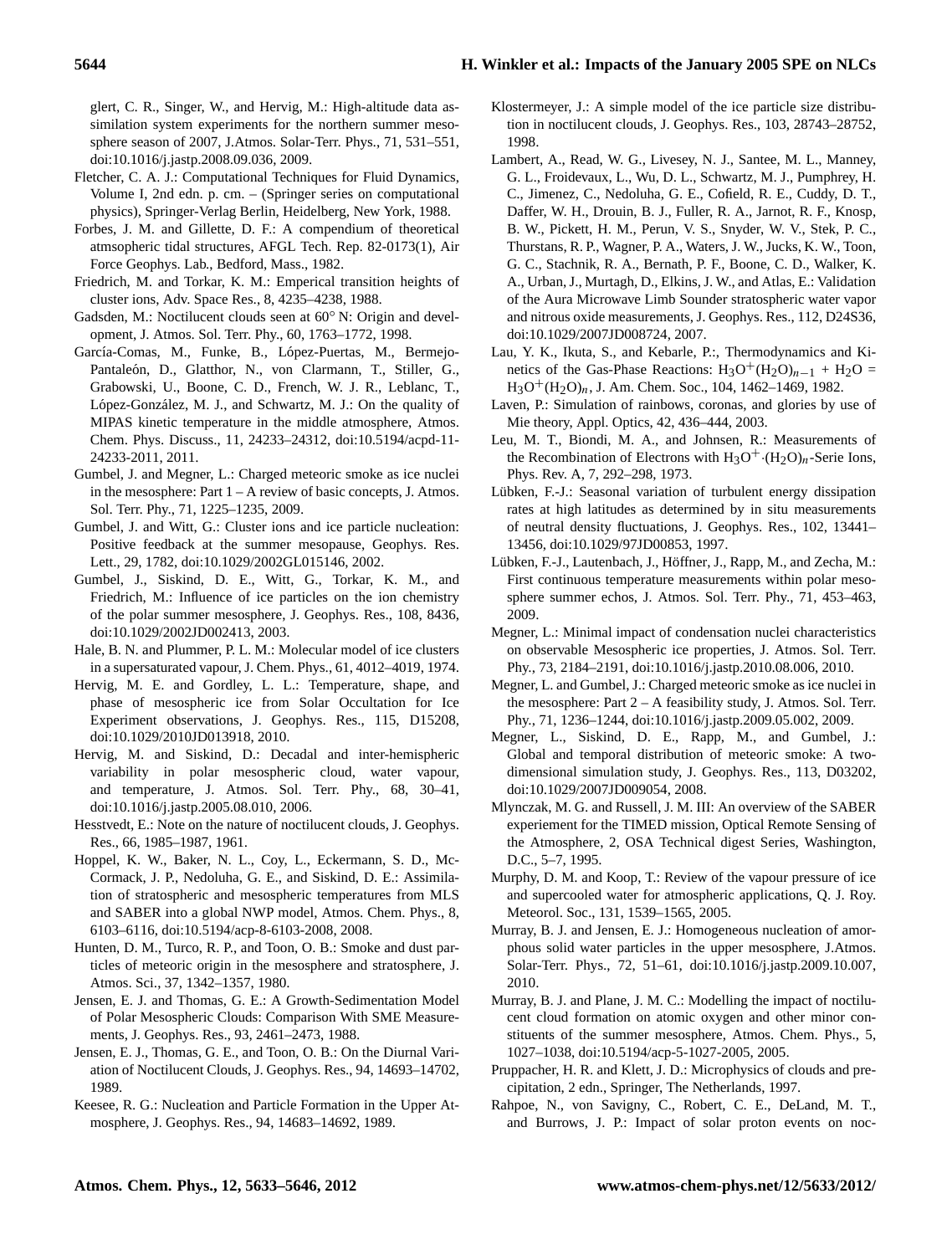# **H. Winkler et al.: Impacts of the January 2005 SPE on NLCs 5645**

tilucent clouds, J. Atmos. Sol. Terr. Phy., 73, 2073–2081, [doi:10.1016/j.jastp.2010.07.017,](http://dx.doi.org/10.1016/j.jastp.2010.07.017) 2011.

- <span id="page-12-11"></span>Rapp, M., and Thomas, G. E.: Modeling the microphysics of mesospheric ice particles: Assessment of current capabilities and basic sensitiveties, J. Atmos. Sol. Terr. Phy., 68, 715–744, [doi:10.1016/j.jastp.2005.10.015,](http://dx.doi.org/10.1016/j.jastp.2005.10.015) 2006.
- <span id="page-12-16"></span>Read, W. G., Lambert, A., Bacmeister, J., Cofield, R. E., Cuddy, D. T., Daffer, W. H., Drouin, B. J., Fetzer, E., Froidevaux, L., Fuller, R., Herman, R., Jarnot, R. F., Jiang, J. H., Jiang, Y. B., Kelly, K., Knosp, B. W., Kovalenko, L. J., Livesey, N. J., Liu, H.-C., Manney, G. L., Miller, D., Mills, B. J., Pickett, H. M., Pumphrey, H. C., Rosenlof, K. H., Sabounchi, X., Santee, M. L., Schwartz, M. J., Snyder, W. V., Stek, P. C., Su, H., Takacs, L. L., Thurstans, R. P., Vömel, H., Wagner, P. A., Waters, J. W., Webster, C. R., Weinstock, E. M., and Wu, D. L.: EOS Aura Microwave Limb Sounder upper tropospheric and lower stratospheric humidity validation, J. Geophys. Res., 112, D24S35, [doi:10.1029/2007JD008752,](http://dx.doi.org/10.1029/2007JD008752) 2007.
- <span id="page-12-21"></span>Reid, G. C.: Ice clouds at the summer polar mesopause, J. Atmos. Sci., 32, 523–535, 1975.
- <span id="page-12-13"></span>Reid, G. C.: Ice Particles and Electron "Bite-Outs" at the Summer Polar Mesopause, J. Geophys. Res., 95, 13891–13896, 1990.
- <span id="page-12-3"></span>Robert, C. E., von Savigny, C., Burrows, J. P., and Baumgarten, G.: Climatology of noctilucent cloud radii and occurrence frequency using SCIAMACHY, J. Atmos. Sol. Terr. Phy., 71, 408– 423, [doi:10.1016/j.jastp.2008.10.015,](http://dx.doi.org/10.1016/j.jastp.2008.10.015) 2009.
- <span id="page-12-1"></span>Rusch, D. W., Thomas, G. E., and Jensen, E. J.: Particle size distributions in polar mesopsheric clouds derived from Solar Mesosphere Explorer measurements, J. Geophys. Res., 96, 12933– 12939, 1991.
- <span id="page-12-15"></span>Schwartz, M. J., Lambert, A., Manney, G. L., Read, W. G., Livesey, N. J., Froidevaux, L., Ao, C. O., Bernath, P. F., Boone, C. D., Coield, R. E., Daffer, W. H., Drouin, B. J., Fetzer, E. J., Fuller, R. A., Jarnot, R. F., Jiang, J. H., Jiang, Y. B., Knosp, B. W., Krüger, K., Li, J.-L. F., Mlynczak, M. G., Russell, III, J. M., Santee, M. L., Snyder, W. V., Stek, P. C., Thurstans, R. P., Tompkins, A. M., Wagner, P. A., Walker, K. A., Waters, J. W., and Wu, D. L.: Validation of the Aura Microwave Limb Sounder temperature and geopotential height measurements, J. Geophys. Res., 113, D15S11, [doi:10.1029/2007JD008783,](http://dx.doi.org/10.1029/2007JD008783) 2008.
- <span id="page-12-24"></span>Singer, W., Bremer, J., Hocking, W. K., Weiß, J., Latteck, R., and Zecha, M.: Temperature and wind tides around the summer mesopause at middle and Arctic latitudes, Adv. Space Res., 31, 2055–2060, [doi:10.1016/S0273-1177\(03\)00228-X,](http://dx.doi:10.1016/S0273-1177(03)00228-X) 2003.
- <span id="page-12-22"></span>Singer, W., Latteck, R., Hoffmann, P., Williams, B. P., Fritts, D. C., Murayama, Y., and Sakanoi, K.: Tides near the arctic summer mesopause during the macwave/midas summer program, Geophys. Res. Lett., 32, L07S90, [doi:10.1029/2004GL021607,](http://dx.doi.org/10.1029/2004GL021607) 2005.
- <span id="page-12-9"></span>Skinner, L. M. and Sambles, J. R.: The Kelvin equation – a review, J. Aerosol Sci., 3, 199–210, [doi:10.1016/0021-8502\(72\)90158-9,](http://dx.doi.org/10.1016/0021-8502(72)90158-9) 1970.
- <span id="page-12-8"></span>Solomon, S., Rusch, D. W., Gérard, J. C., Reid, G. C., and Crutzen, P. J.: The effect of particle precipitation events on the neutral and ion chemistry of the middle atmosphere: II. Odd hydrogen, Planet. Space Sci., 29, 885–893, [doi:10.1016/0032-](http://dx.doi.org/10.1016/0032-0633(81)90078-7) [0633\(81\)90078-7,](http://dx.doi.org/10.1016/0032-0633(81)90078-7) 1981.
- <span id="page-12-25"></span>Stevens, M. H., Siskind, D. E., Eckermann, S. D., Coy, L. McCormack, J. P., Englert, C. R., Hoppel, K. W. Nielsen, K. Kochenash, A. J., Hervig, M. E., Randall, C. E., Lumpe, J., Bailey, S. M.,

Rapp, M., and Hoffmann, P.: Tidally induced variations of PMC altitudes and ice water content using a data assimilation system, J. Geophys. Res., 115, D18209, [doi:10.1029/2009JD013225,](http://dx.doi:10.1029/2009JD013225) 2010.

- <span id="page-12-5"></span>Thomas, G. E., Olivero, J. J., Jensen, E. J., Schroeder, W., and Toon, O. B.: Relation between increasing methane and the presence of ice clouds at the mesopause, Nature, 338, 490–492, [doi:10.1038/338490a0,](http://dx.doi.org/10.1038/338490a0) 1989.
- <span id="page-12-10"></span>Tolman, R. C.: The Effect of Droplet Size on Surface Tension, J. Chem. Phys., 17, 333–337, 1949.
- <span id="page-12-19"></span>Toon, O. B., Turco, R. P., Westphal, D., Malone, R., and Liu, M. S.: A Multidimensional Model for Aerosols: Description of Computational Analogs, J. Atmos. Sci., 45, 2123–2143, 1988.
- <span id="page-12-0"></span>Turco, R. P., Toon, O. B., Whitten, R. C., Keesee, R. G., and Hollenback, D.: Noctilucent clouds: Simulation studies of their genesis, properties, and global influences, Planet. Space Sci., 30, 1147– 1181, 1982.
- <span id="page-12-12"></span>Ulwick, J. C., Baker, K. D., Kelley, M. C., Balsley, B. B., and Ecklund, W. L.: Comparison of Simultaneous MST Radar and Electron Density Probe Measurements During STATE, J. Geophys. Res., 93, 6989–7000, 1988.
- <span id="page-12-17"></span>von Clarmann, T., Glatthor, N., Grabowski, U., Höpfner, M., Kellmann, S., Kiefer, M., Linden, A., Tsidu, G. M., Milz, M., Steck, T., Stiller, G. P., Wang, D. Y., Fischer, H., Funke, B., Gil-López, S., and López-Puertas, M.: Retrieval of temperature and tangent altitude pointing from limb emission spectra recorded from space by the Michelson Interferometer for Passive Atmospheric Sounding (MIPAS), J. Geophys. Res., 108, 4736, [doi:10.1029/2003JD003602,](http://dx.doi.org/10.1029/2003JD003602) 2003.
- <span id="page-12-2"></span>von Cossart, G., Fiedler, J., and von Zahn, U.: Size distributions of NLC particles as determined from 3-colour observations of NLC by ground-based lidar, Geophys. Res. Lett., 26, 1513–1516, 1999.
- <span id="page-12-14"></span>von Savigny, C., Kokhanovsky, A., Bovensmann, H., Eichmann, K.- U., Kaiser, J., Nöel, S., Rozanov, A. V., Skupin, J., and Burrows, J. P.: NLC detection and particle size determination: first results from SCIAMACHY on ENVISAT, Adv. Space Res., 34, 851– 856, [doi:10.1016/j.asr.2003.05.050,](http://dx.doi.org/10.1016/j.asr.2003.05.050) 2004.
- <span id="page-12-7"></span>von Savigny, C., Sinnhuber, M., Bovensmann, H., Burrows, J. P., Kallenrode, M.-B., and Schwartz, M.: On the disappearance of noctilucent clouds during the January 2005 solar proton events, Geophys. Res. Lett., 34, L02805, [doi:10.1029/2006GL028106,](http://dx.doi.org/10.1029/2006GL028106) 2007.
- <span id="page-12-4"></span>von Zahn, U. and Berger, U.: Persistent ice cloud in the midsummer upper mesosphere at high altitudes: Three-dimensional modeling and cloud interactions with ambient water vapor, J. Geophys. Res., 108, 8451, [doi:10.1029/2002JD002409,](http://dx.doi.org/10.1029/2002JD002409) 2003.
- <span id="page-12-23"></span>von Zahn, U., von Cossart, G., Fiedler, J., and Rees, D.: Tidal variations of noctilucent clouds measured at 69◦ N latitude by groundbased lidar, Geophys. Res. Lett., 25, 1289–1292, 1998.
- <span id="page-12-6"></span>von Zahn, U., Baumgarten, G., Berger, U., Fiedler, J., and Hartogh, P.: Noctilucent clouds and the mesospheric water vapour: the past decade, Atmos. Chem. Phys., 4, 2449–2464, [doi:10.5194/acp-4-](http://dx.doi.org/10.5194/acp-4-2449-2004) [2449-2004,](http://dx.doi.org/10.5194/acp-4-2449-2004) 2004.
- <span id="page-12-20"></span>Warren, S.: Optical constants of ice from ultraviolet to the microwave, Appl. Optics, 23, 1206–1225, 1984.
- <span id="page-12-18"></span>Winkler, H., Kazeminejad, S., Sinnhuber, M., Kallenrode, M.- B., and Notholt, J.: Conversion of mesospheric HCl into active chlorine during the solar proton event in July 2000 in